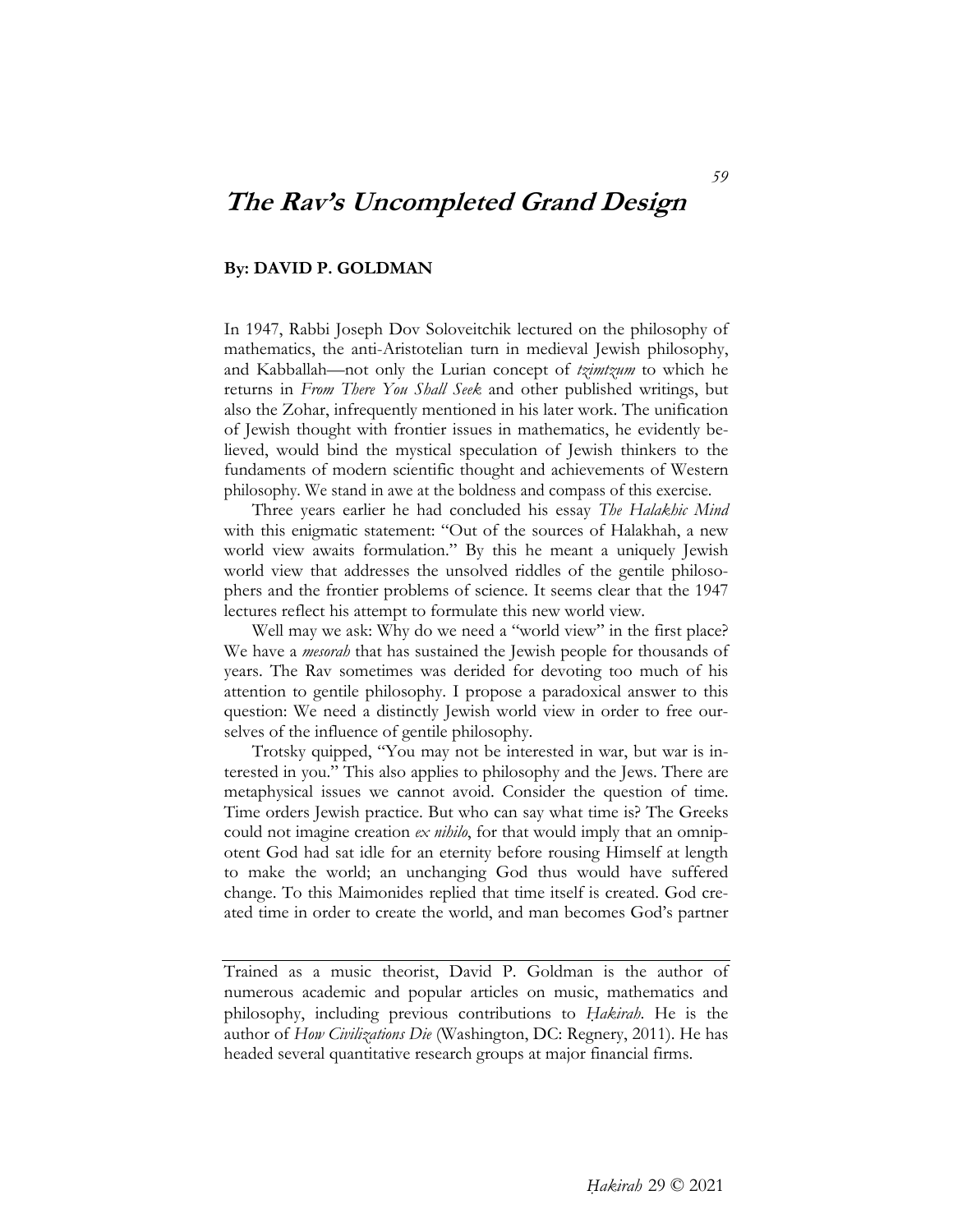in creation. But this is not a random, arbitrary, subjective act: It is a deliberate and measured expression of the ethical will; that is, a halakhic act.

The Rav wrote in *The Halakhic Mind*:

…the religious time awareness is so paradoxical as to register both becoming and reversibility. As to becoming, the idea of Creation introduces it metaphysically; and the religious norm with its associate postulate of freedom sponsors it ethically. Nevertheless, the reversibility of time and of the causal order is fundamental in religious, for otherwise the principle of conversion would be sheer nonsense. The act of reconstructing past psychical life, of changing the arrow of time from a forward to a retrospective direction, is the main premise of penitence.<sup>1</sup>

By sanctifying Shabbat in partnership with God, man symbolically joins God in the act of creation. As Hazal said (*Shabbat* 119b), "A person who recites the *Va-yekhulu* on eve of Shabbat is considered as if he were a partner with God in the work of creation."2 The first *mitzvah* given to Moses on the night we left Egypt requires us to make a calendar in order to observe the Pesach.

The Rav wrote:

The purpose of reading the Torah aloud in the synagogue is not solely to teach the congregation, but also to arrange an encounter with God, as experienced by our ancestors at Mount Sinai. Every act of reading from the Torah is a new giving of the Torah, a revival of the wondrous stand at the foot of the flaming mountain. The reading of the Torah is a 'staging' of the giving of the Torah and a renewal of the awesome, sublime experience.3

Halakhah for R. Soloveitchik orders the ethical will that creates the world; it exalts every Jew to partnership with the Maker of Heaven. A higher order of creativity arises in the halakhic *ḥiddushim.* It demands the rigor and precision of mathematics.

To whom may [halakhic man] be compared? To a mathematician who fashions an ideal world and then uses it for the purpose of establishing a relationship between it and the real world…The essence of the Halakhah, which was received from God, consists in creating an ideal world and cognizing the relationship between that

<sup>1</sup>*The Halakhic Mind*, p. 48. 2 D. Goldman, "The Jewish Idea of Freedom," in *Ḥakirah* 20, p. 110. 3 *Chumash Mesoras HaRav*, Arnold Lustiger, ed. (OU Press, 2014), p. 85.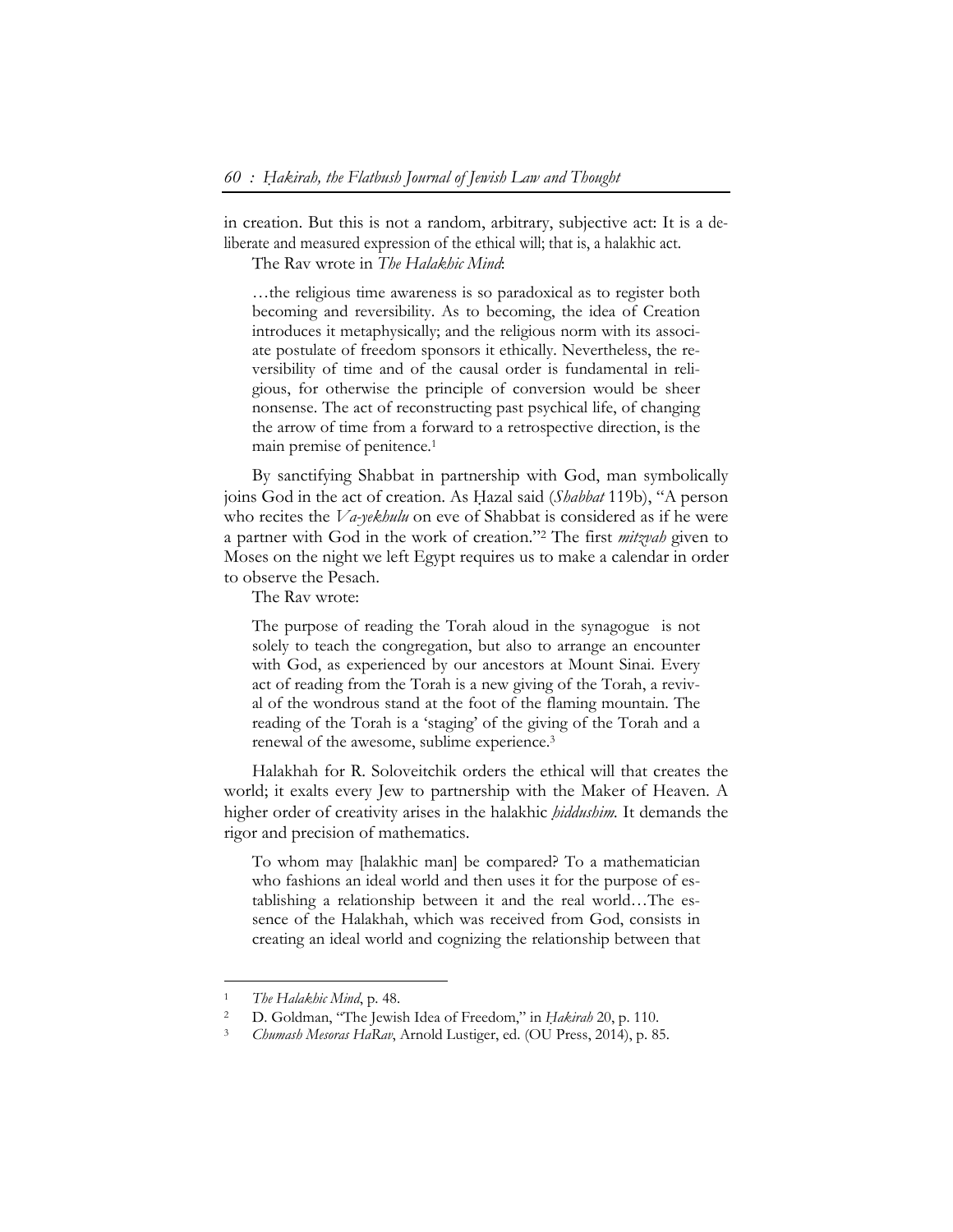ideal world and our concrete environment in all our visible manifestations and underlying structures.4

The problem of time is one facet of the larger question of creation. Following rabbinic and kabbalistic authorities, R. Soloveitchik taught that God left Creation unfinished so that man might join the work of perfecting the world. The possibility of Becoming, therefore, must be embedded in the design of the world as it is understood by mathematical physics. That is why the Rav believed that foundational issues of mathematics and physics mattered to Judaism.

Had the Rav's project come to fruition, the Jewish world would be different. The great gulf fixed between the *homo religiosus* immersed in mysticism and the dry rationalism of scientific investigation would have been bridged; the mystical enthusiast would have recognized the hand of God beckoning through the paradoxes of mathematical abstraction; and the secular scientist would have confronted the Divine Presence at the frontier of human reason. The creativity of Majestic Man, the inquiring scientist, would draw on the humility of Covenantal Man who trembles before the numinous presence of his creator. Jewish intellectual and spiritual life would be united, and not only in our generation: Rambam's rationalism would be reconciled with Ramban's spiritual intuition. These and these words of the living God would reinforce each other.

Yet he failed to bring this design to fruition, and many of his later writings dwell on this failure. In a 1975 shiur in Boston he said:

In studying the *parashiyos* in *Bamidbar* and *Devarim* dealing with the last month of Moses' life, we are confronted with a touching tragedy—the tragedy of a teacher who was too great for his pupils, of the master who is too exalted, too deep, too profound for his generation. It is the tragedy of the rebbe who is too exalted, too deep, too profound for his generation. It is the tragedy of the rebbe who has boundless knowledge, unlimited inspiration, sweeping erudition, is great in every respect, but whom his generation does not appreciate. Moses died because his nation was not worthy of him…

The failure of Moses to enter the land changed Jewish history, because had he entered *Eretz Yisrael*, the people never would have been exiled. Moses would have been anointed as the Messiah. Jewish history would have found its ultimate fulfillment and realization. If *Bnei Yisrael* had proven themselves worthy of communing with Moses, of being his disciples, of they would have had the re-

<sup>4</sup> *Halakhic Man*, pp. 19-–.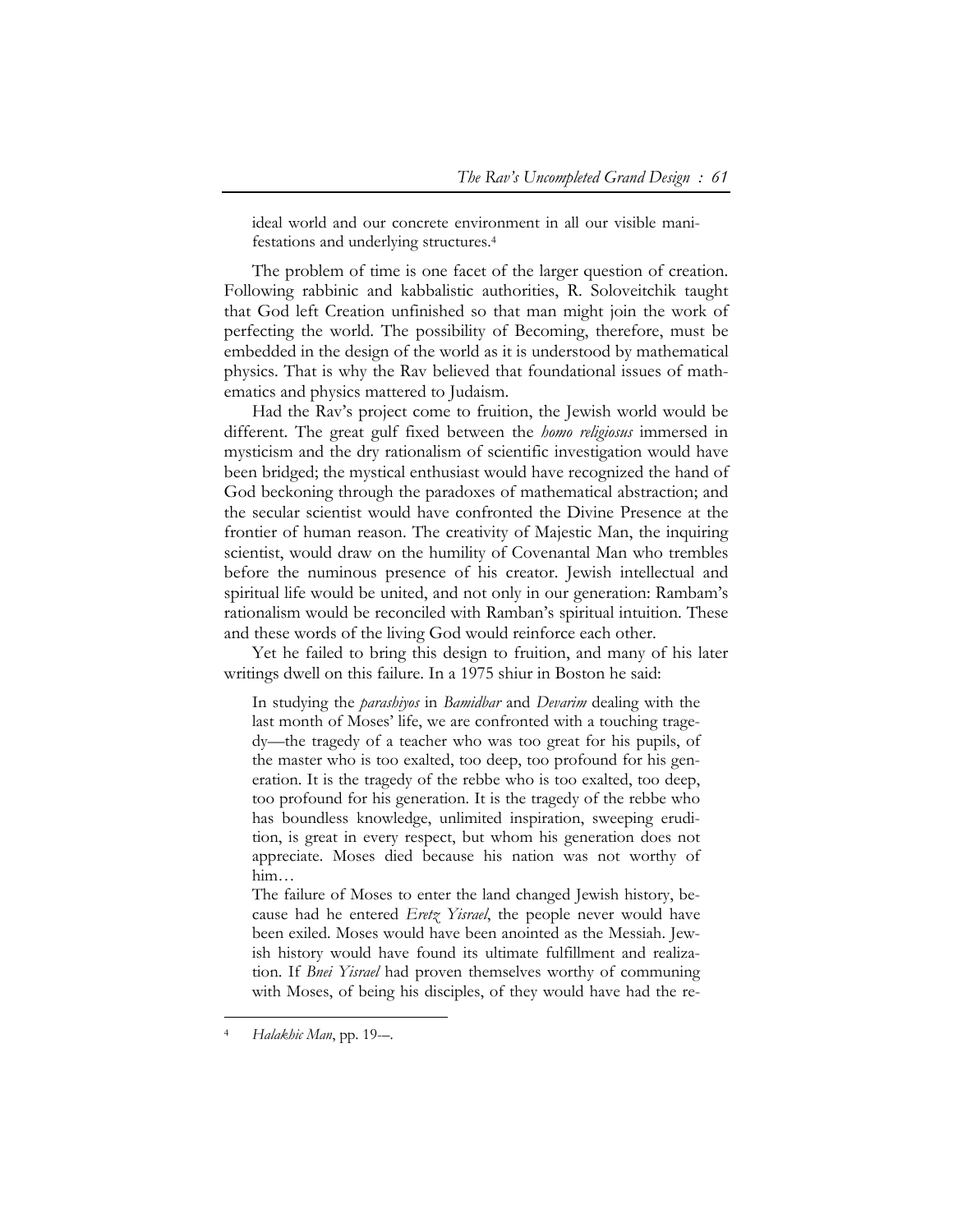ceptive intellectual and emotional capacity to absorb *Toras Moshe* immediately, then Moses would have entered and conquered the Promised Land.5

It is hard to dispel the feeling that the Rav was speaking not only of Moshe's tragedy but also his own. Despite his status as the *gadol ha-dor*, he thought himself a failure. He told Rav Yehuda Amital (as Rav Aharon Lichtenstein related):

And therefore I affirm that I can identify one of those responsible for the present situation, and that is none other than myself. I have not fulfilled my obligation as a guide in Israel. I seem to have lacked the ability—the personal power—required of a teacher and rav, or perhaps I lacked some of the desire to fulfill the role completely, and I did not devote myself completely to the task. To a greater or lesser degree, as an educator and teacher on the plane of *gadlut ha-moḥin*, "mental greatness," my students have received much Torah learning from me, and their intellectual standing has strengthened and increased during the years they have spent with me – but I have not seen much growth on the experiential plane. I have not succeeded in living in common with them, cleaving to them and bestowing some of my personal warmth on them. My words, it would seem, have not kindled a divine spark in sensitive hearts. I have fallen short [in my role] as one who spreads the "Torah of the heart"—[a Torah] that is transmitted by the power [of the teacher's deliberate] diminishing of [of his own towering stature], to the point of *katnut ha-mohin*. And the failing lies with me.<sup>6</sup>

In what way did the Rav believe that he had failed? I asked this question of several of the Rav's prominent *talmidim*. Some thought that the Rav found his students lacking in the intellectual depth required to understand his teaching; others saw the deficiency in his students' experiential response to Judaism. Both responses are accurate, I believe; majestic man and covenantal man, Adam the First and Adam the Second, remain the same personality, whether he coaxes secrets from Nature, or prostates himself in humility. Even if finite mortal man remains divided, even if he triumphs one day with a *ḥiddush* that discloses something of the mind of the Creator, and on the next day offers his failure as a sacrifice to a God who transcends human comprehension, nonetheless he strives for unity on the affective and intellectual planes. Mortal anguish

<sup>5</sup> A. Lustiger, ed., *Chumash with commentary based on the teachings of Rabbi Joseph B. Soloveitchik, Sefer Bamidbar* pp. 164–165. 6 Aharon Lichtenstein, *Leaves of Faith: The World of Jewish Learning*, Vol. 1, p 202.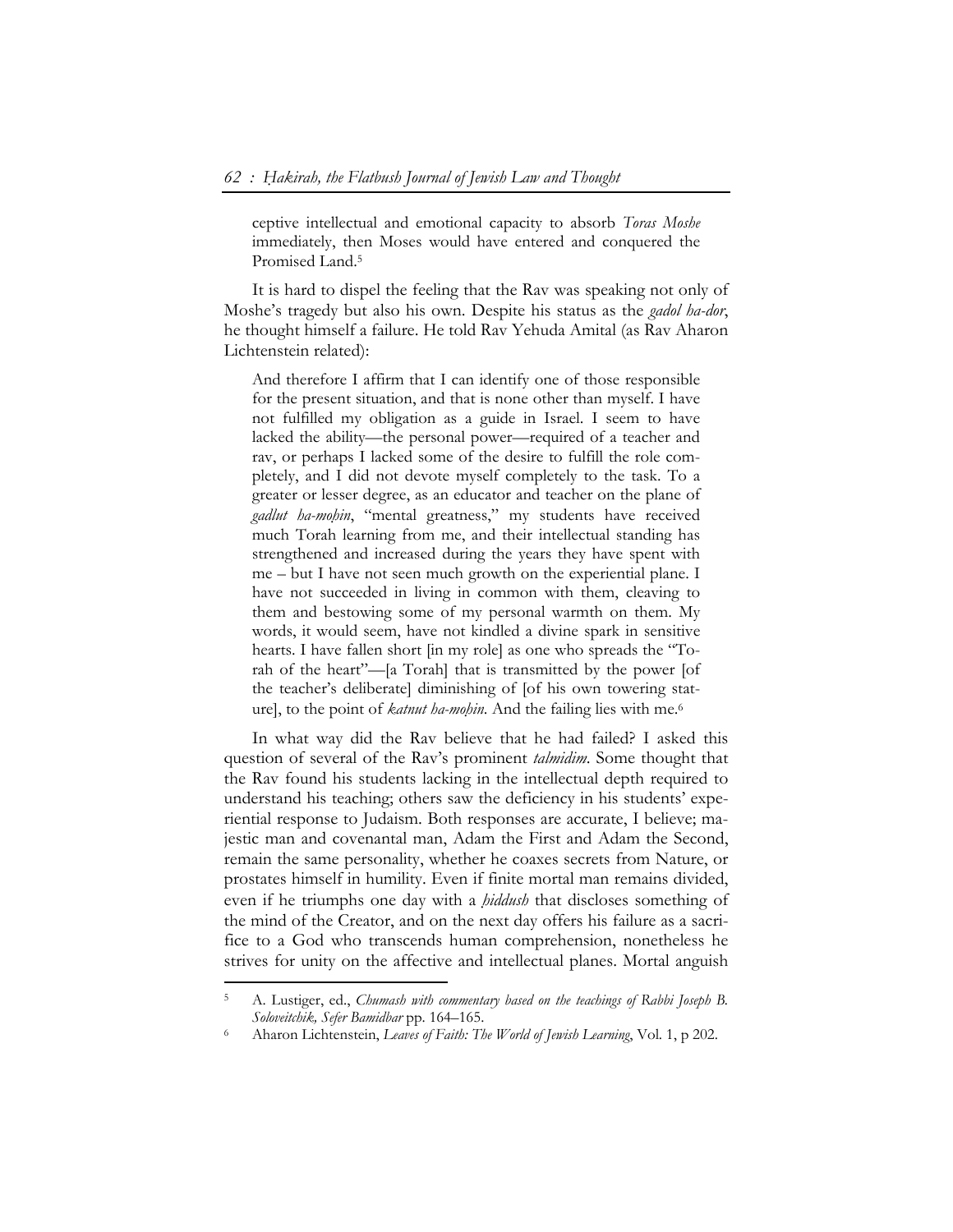before our finitude drives us to create, and our greatest triumphs remind us that we rise up like grass in the morning and are mown down at night. The Rav demanded that the halakhist investigate Torah with the rigor of a mathematician, and asked the mathematician to ponder the infinite awe of the *Ein Sof*.

The dialectic of emotion and intellect begins with awe and humility on the experiential plane, as the Rav told Yehuda Amital in the citation above. The Rav's exegesis of *Shir ha-Shirim* "converted" me to Orthodoxy in an instant. It disclosed to me the Jew who is sick with love for the Holy One of Israel but stricken by fear, unable to rise up and unlatch the door when the Beloved knocks. There is no love without fear; our finitude confronts us from the depth of our longing for the infinite. This much the Rav taught me in the first few pages of *From There You Shall Seek*. His efforts to integrate aspects of Western philosophy into a Torah perspective seemed impenetrable to me after years of study; I had to re-learn Kant and his successors in order to begin to follow the Rav's train of thought. But I never doubted that this Rav was also a *Rebbe* whose deep insight into the heart also made him a faithful guide to the halakhic mind.

It is easy to put R. Soloveitchik on a pedestal, and less easy to follow his struggles to realize a program that remains incomplete. No one is more to blame for our difficulty in understanding the Rav than the Rav himself, who advanced pregnant conjectures about the relationship between Torah, science, mathematics and philosophy, but withdrew from teaching and writing about these issues for most of three decades (early 1950s to the early 1980s). During those years, he made his essays *Halakhic Man* and *The Halakhic Mind* available to English-speaking readers.

What the Rav meant by "a new world view" is evident in R. Robert Blau's classroom notes on his 1947 lectures on Genesis, which aim at nothing less than a schema that integrated Chumash, Kabbalah, Jewish medieval philosophy and modern mathematical physics. Here, surely, is a sketch of this new world view tested in the laboratory of the classroom. This is a draft rather than a completed grand design, a set of wellconsidered but not fully realized ideas. The classroom notes available to us are sketch of a sketch. Nonetheless, they incorporate elements of the Zohar with nuances found nowhere else in his work; an original and fecund perspective on Jewish medieval philosophy; and foundational issues in the mathematics of the infinite. We have before us student notes, to be sure, not the first-person voice of the Rav, but the guidelines of the Rav's intellectual program are unmistakable. He envisioned a Torah Judaism that was both deeply traditional and thoroughly modern, informed by an understanding of God's creativity consistent with a rig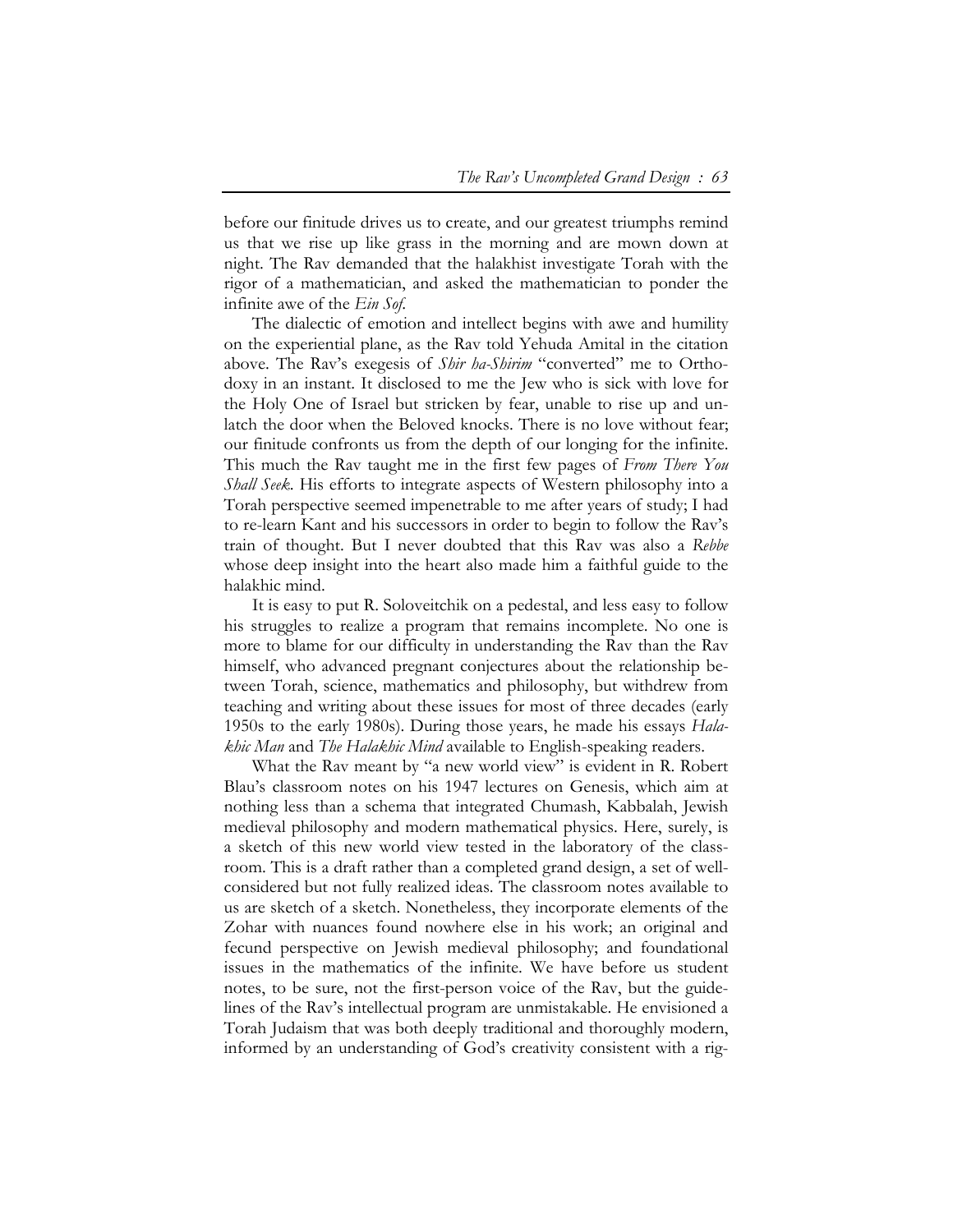orous and reticulated concept of human creativity. The Rav's Torah went far beyond the well-known apposition of the two Adams, of "Majestic Man" and "Covenantal Man." It penetrated into the problems of mathematical creativity and pushed at the frontier of scientific understanding.

R. Soloveitchik spent six years in Berlin in the midst of a revolution in science and mathematics that overthrew the materialistic determinism of the Newtonian world. After Newton, science made enormous strides in mechanics, astronomy, thermodynamics and other fields, and in its arrogance assumed that material forces could explain every phenomenon in nature. This arrogance persists in the efforts of some brain scientists to explain human consciousness as an electronic system that can be reproduced by a sufficiently large computer. Materialism dominated philosophy, starting with John Locke's "act of surrender…to the omnipotence of science," the Rav wrote. "The realist and the idealist, the metaphysical spiritualist and the materialist alike demonstrated loyalty to the empiricist and surveyed reality from scientific premises."7 He added, ""Modern philosophy, likewise, from Descartes to scientific positivism and neo-Kantianism (the Marburg school) is nothing but an echo of the mechanistic physics which culminated in the Galilean-Newtonian interpretation of reality."8 Nineteenth century science viewed the world as a big machine and human beings as yet-to-be-explained little machines. As the Rav argues, "idealists" like Hermann Cohen converged with the avowed materialists such as Eugen Dühring and Hermann von Helmholtz.<sup>9</sup>

*The Halakhic Mind*, p. 7.<br>*The Halakhic Mind*, p. 6.<br>See *The History of the Calculus and its Conceptual Development* by Car. B. Boyer (Dover Books, 1959) pp. 306–309. Boyer writes: "Thoroughgoing empiricists and idealistic philosophers in particular have sought, since the time of Newton and Leibniz, to read into the calculus a significance beyond that of a formal postulational system…. Traces of the old scientific and metaphysical tendencies remained. Lord Kelvin… considered mathematics the etherealization of common sense…. His friend Helmholtz showed a similar tendency… Mach also felt strongly the empirical origins of mathematics and held with Aristotle that geometric concepts are the product of idealization of physical experience of space…. The attitudes of Helmholtz and Mach are representative of the influence in science of the positive philosophy of the nineteenth century.... Dühring… indulged in a polemic against Gauss, Cauchy, and others who would deny the absolute truth of geometry, and who would introduce into mathematics such figments of the imagination as imaginary numbers, non-Euclidean geometry, and limits. Marxian materialists will not grant mathematics the independence of experience necessary for its proper development…. If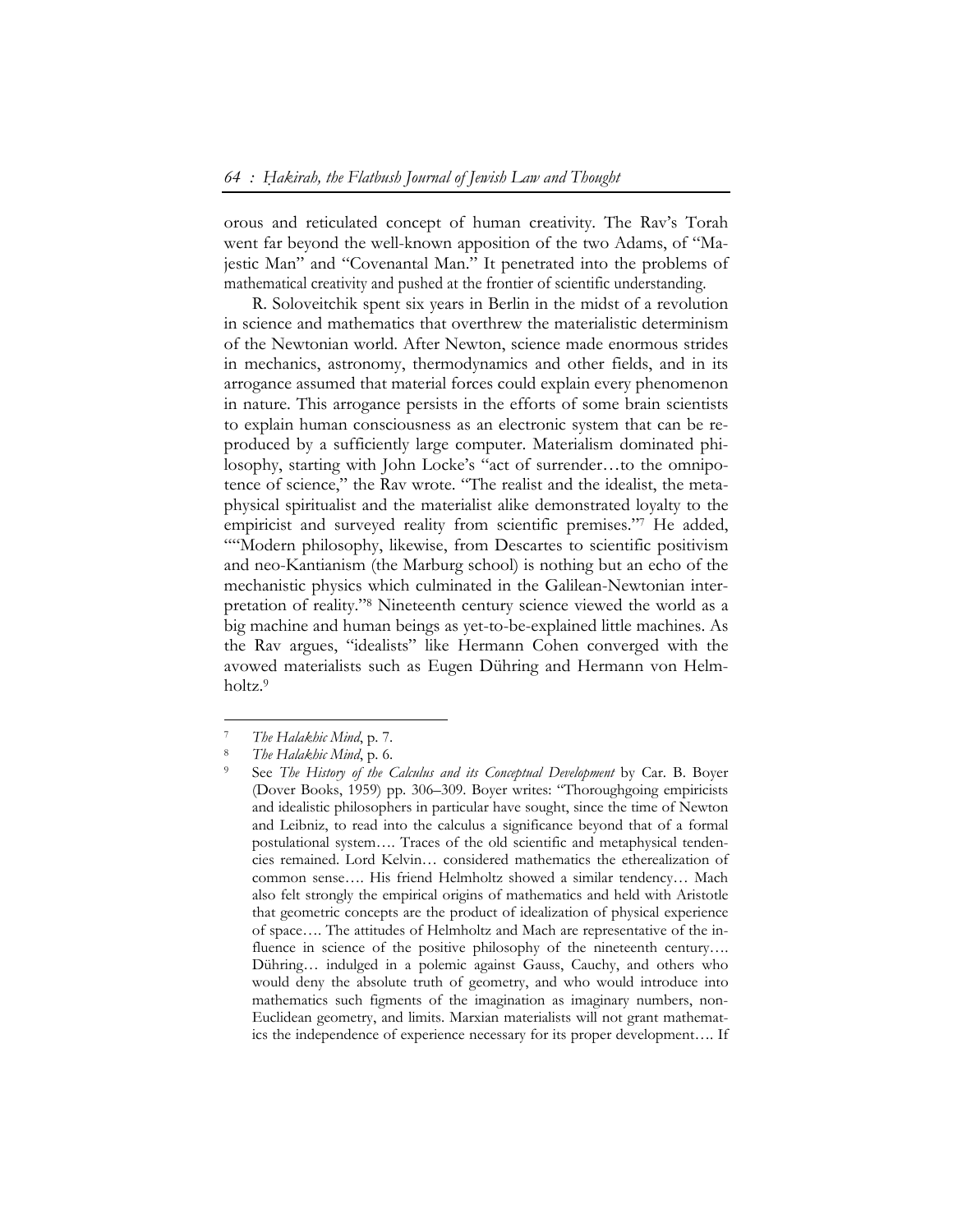With the discovery of quantum mechanics in the 1920s, science and philosophy entered a crisis from which they have found no recourse. I reviewed the crisis in Western philosophy as the Rav encountered it in a previous study,10 but a closer look at some of the issues will help situate the new material available to us in the Genesis Lectures.

A brief mention of a seemingly technical issue in mathematical philosophy is required to put the Rav's presentation in context. Kant retained from Aristotle the dogma that all thought comes from sensory perception, and this element of empiricism was hard to reconcile with his epoch-making assertion that the subjective observer created the experience of perception. Hermann Cohen compounded the problem by attempting to equate the mind's understanding of infinitesimals in the calculus with naïve sensory perception. That made his system amenable to the materialists, but an object of ridicule among the most creative mathematicians. Cohen wanted to found the constitution of Being from the starting point of infinitesimal magnitudes in the calculus. At the same time, Cohen wanted to preserve Kant's insistence that everything in the mind ultimately derives from sense-perception. That required him to regard "infinitesimals"—a metaphysically-dubious sort of entity that mathematicians never had quite defined—as if they also were ordinary objects of perception. To be sure, perception had to be "intensive" to take in infinitesimal magnitudes, and it was on this stumbling-block that Cohen's critics focused their attention.

Nemeses came to this dubious alliance of empiricists and idealists from an unexpected direction, namely from the mathematicians. The rigorous formulation of the calculus by Bernhard Riemann and Karl Weierstrass exposed the neo-Kantian system to be in conceptual shambles. Some forty years after the mathematical revolution, with the advent of quantum mechanics, deterministic materialism utterly collapsed.

Gottlob Frege, the founder of modern mathematical logic, reviewed Cohen's 1883 breakthrough book on the infinitesimal calculus, asserting

a number of philosophers were led by excessive realism to reject much of the mathematics of the nineteenth century, idealistic philosophers, following Kant, were likewise unwilling to accept the bare formalism of Cauchy and Weierstrass in the realm of the calculus…. Idealists attempted… to interpret the differential as having an intensive quality, resembling the potentiality of Aristotle, the impetus of the Scholastics, the *conatus* of Hobbes,or the inertia of modern science. They wished to view the continuum, not in terms of the discreteness of Cantor and Dedekind, but as an analyzable concept in the form of a metaphysical reality which is intuitively perceived." 10 D. Goldman, "Rav Soloveitchik's New World View," in *Ḥakirah* 24.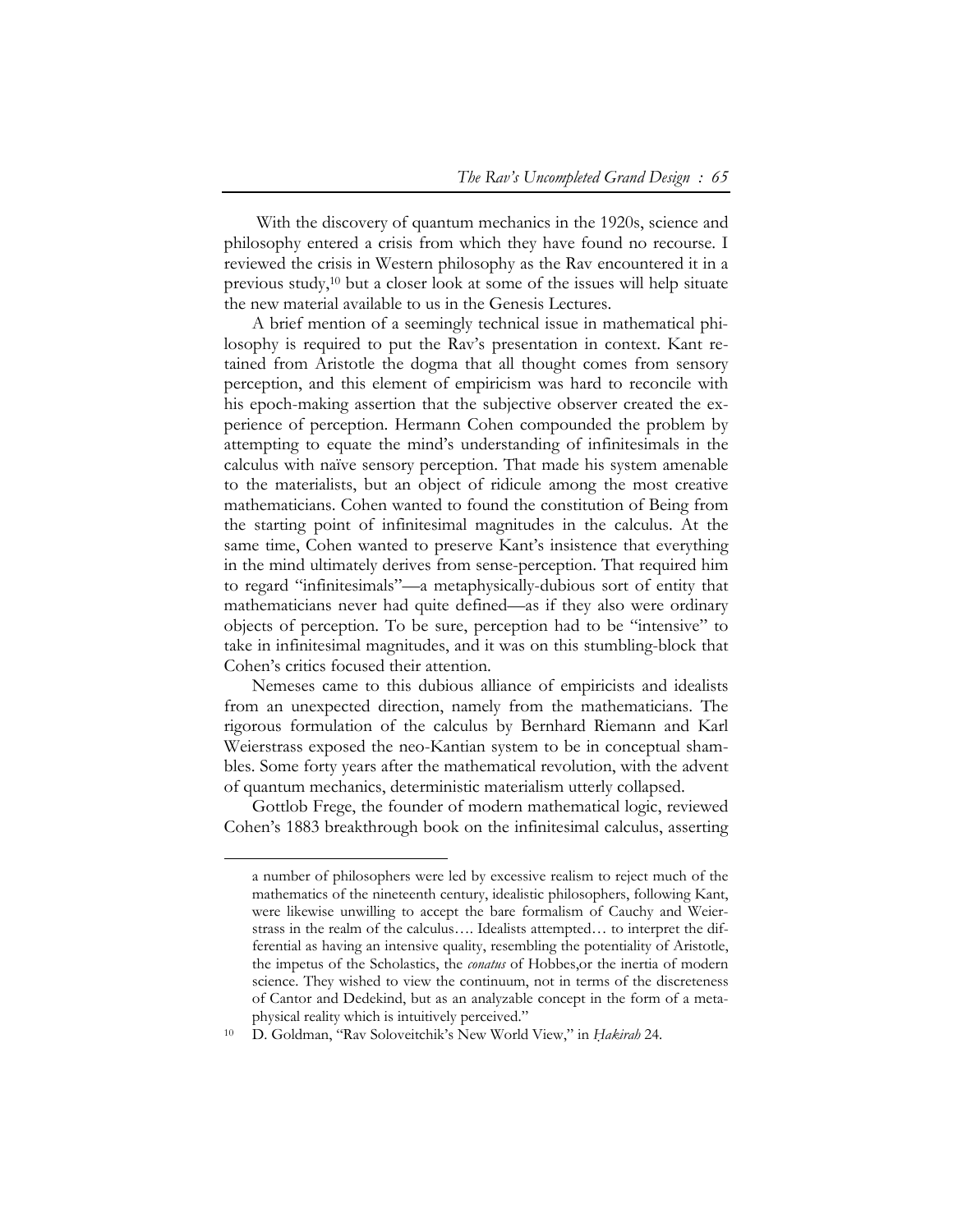that Cohen "went over a cliff" thanks to his ignorance of mathematics. Especially illogical, Frege wrote, was Cohen's attempt to identify the "infinitesimals" of the calculus with "intensive perception," Cohen's device to reconcile the imperceptibly small elements of mathematical analysis with the intuition of the senses.11 Edmund Husserl, Weierstrass' doctoral student, ridiculed Cohen's view of infinitesimals as "nonsensical profundity" and "profound nonsense."12

I earlier called attention to the Rav's observation in *The Halakhic Mind* that the rigorous formulation of the calculus had undone Kant's theory of sensory intuition.

That mathematics is not synonymous with receptive intuition, as Kant thought, was amply demonstrated by modern mathematics. It is sufficient to consider the Weierstrass curve in order to convince oneself of the incommensurability of mathematical knowledge with 'sensuous' intuition. The development of non-Euclidean geometry refuted Kant's 'Transcendental Aesthetics' completely.13

Judging from his dissertation bibliography, the Rav was well aware

<sup>11</sup> See Gottlob Frege, *Kleine Schriften* (Olms 1990), pp. 99–100, "[T]he contrast between ordinary and infinitesimal numbers cannot be interpreted as a contrast between extensive and intensive numbers. There is insufficient distinction between arithmetic concepts and their application to geometry and mechanics. Infinitesimal calculation is in its essence purely arithmetic, and one cannot go back to geometry or mechanics to define or justify it, even if its historical point of departure lay in geometrical and mechanical tasks" (Author's translation). For additional background on Cohen's use of the concept of "intensity," see David P. Goldman, "Rav Soloveitchik's New World View," in *Hakirah* 24, pp. 99–100. 12 Quoted in Mormann, Thomas, and Mikhail Katz. "Infinitesimals as an Issue of

Neo-Kantian Philosophy of Science." *HOPOS: The Journal of the International Society for the History of Philosophy of Science*, vol. 3, no. 2, 2013, pp. 236–280. JSTOR, www.jstor.org/stable/10.1086/671348. Accessed 21 June 2020. Mormann and Katz observe, "Cohen's education in logic did not correspond to the state of the art at the beginning of the twentieth century. He apparently never took proper notice of Frege, Russell, or any other contemporary logician." 13 *The Halakhic Mind*, p. 126, fn. 76. Prof. R. Shalom Carmy conjectures that this

footnote might have been added to the Rav's 1944 manuscript when it was published four decades later. R. Soloveitchik presumably refers to Weierstrass functions that are everywhere continuous but nowhere differentiable; the term "Weierstrass Curve" is misleading.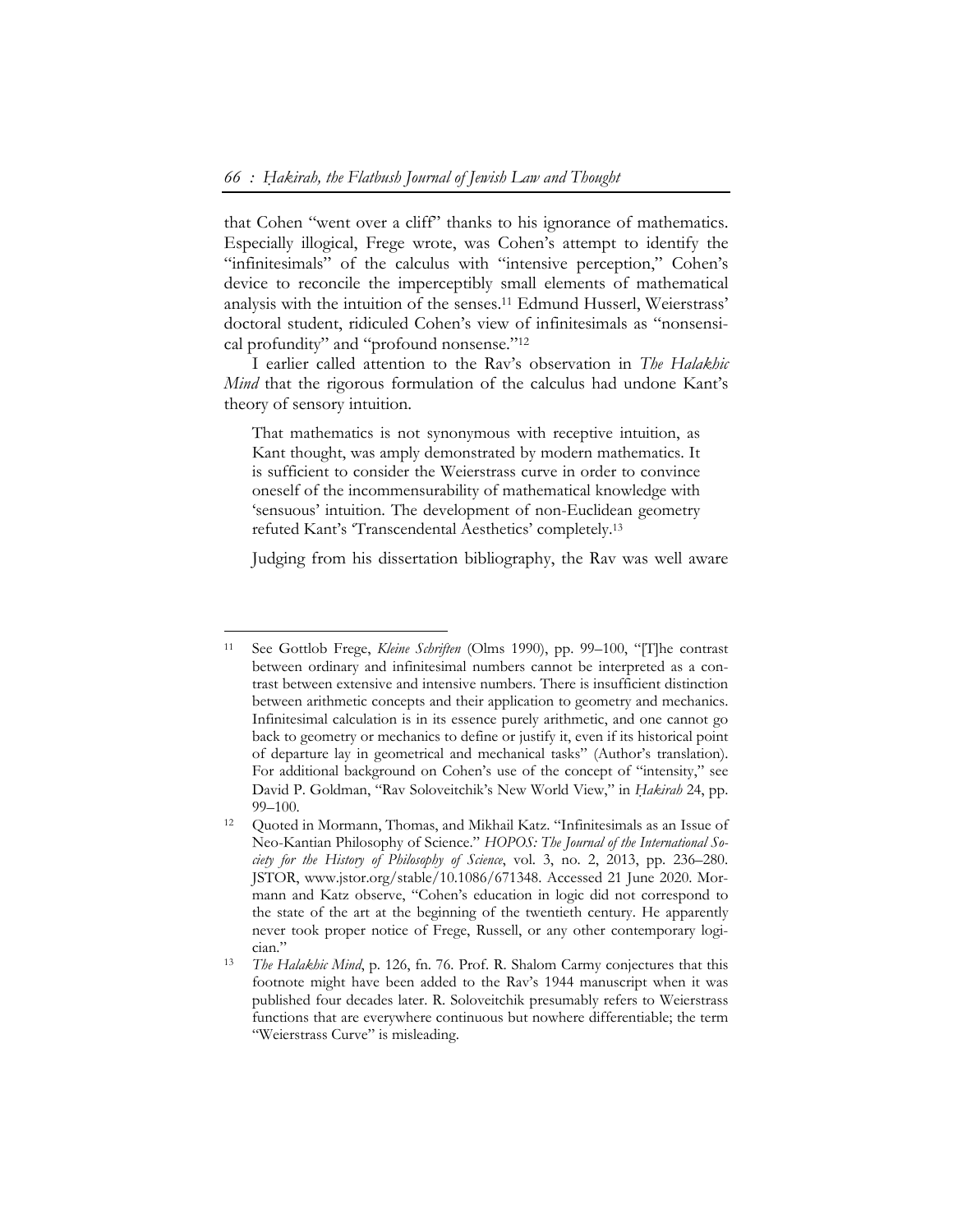of these issues during his doctoral studies.14 The last element of Aristotle that Kant failed to extirpate—the insistence that all human thought ultimately derives from sensory impressions on the brain—was a weakness in Kant's system that Husserl and others later sought to correct.

It should be emphasized that Kant's great insight—that perception does not merely register sense impressions on Aristotle's blank slate, but requires the active participation of the observer in constituting experience out of sensory data—remains the most fecund contribution to philosophy since Plato. Little of the detailed apparatus that Kant brought to bear on the problem has survived subsequent criticism. The notion of "intensive" vs. "extensive" magnitude, by which Hermann Cohen tried to turn the infinitesimal into an object of sense-perception, fell by the wayside when mathematics moved beyond the foggy metaphysical notion of infinitely small magnitudes. Synthetic *a priori* reason, Kant's characterization for mathematical judgments, failed to distinguish between the kind of intuition with which mathematics could not dispense, and the logical derivation of mathematical propositions from a fixed number of axioms in modern mathematical logic.15

Nonetheless, Kant bracketed the philosophical problem of senseperception and experience such that subsequent philosophical investigation was enabled. Kurt Gödel, the greatest logician of the 20th century (and perhaps of all time) wrote, "I believe it to be a general feature of many of Kant's assertions that literally understood they are false but in a broader sense contain deep truths."16 He added, "Just because of the lack of clarity and the literal incorrectness of many of Kant's formulations, quite divergent directions have developed out of Kant's thought—none of which, however, really did justice to the core of

<sup>14</sup> The brief bibliography of his dissertation includes D. Gawronsky's review of the Weierstrass-Cantor critique of Hermann Cohen's theory infinitesimals (*Das* 

*Urteil der Realität und seine mathematische Voraussetzungen*, Marburg 1909). 15 See Dagfin Fellesdal's notes to Kurt Gödel's discussion of Kant in Vol. 3 of Gödel's Collected Works (Oxford 1965), p. 367. Kant argued that geometric intuition was required to prove that the sum of the angles of a given triangle was equal to two right angles, implying that it could not be proven logically from a finite number of axioms. That is simply false; "the formal logic available to Kant is much weaker than modern logic," Fellesdal observes. Nonetheless Gödel—who proved that no formal system of mathematics could dispense with intuition—thought Kant was on the right track. 16 *Kurt Gödel, Collected Works*, Vol. III (Oxford University Press 1995), p. 355.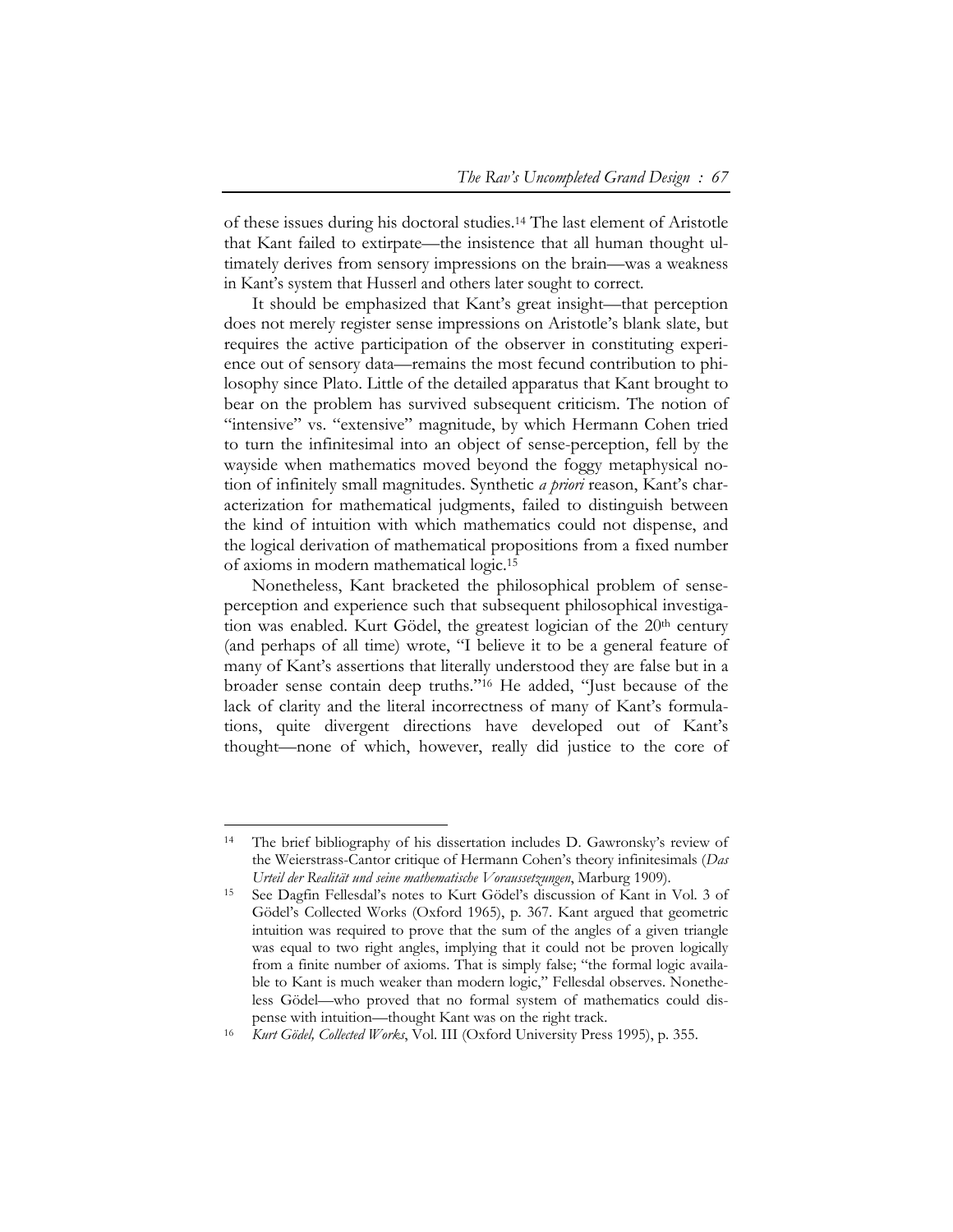Kant's thought."17 Gödel offered a correction of Kant which I will discuss later in this article.

R. Soloveitchik's doctoral dissertation looks backward to Hegel's objections to Kant and forward to Husserl's reconstruction of Kant.18 He wrote:

It is implicit in the consistent Idealistic view that Being only pertains to objects of judgment, but that by no means justifies our drawing an equivalence between the two concepts. The specific character of the object of judgment, to be sure, is embodied in its realization, but the formation of an object presumes a Category of Being in the first place. Otherwise we would miss what is singular and characteristic in the object of judgment. *It is the case that all psychic functions—not only cognitive judgments—are* intentional *acts that are directed at an object. Feeling and wanting indicate volitional and emotional objects. Emotional thinking as an intentional act consummates the formation of objects* [emphasis added].19

And at the conclusion of the dissertation, the Rav adds a distinctly Hegelian coda:

 $17$  Ibid, p. 372.<br> $18$  Much the s

<sup>18</sup> Much the same idea is referred to in *The Halakhic Mind*, p. 28: "Pragmatism and symbolism have never admitted an aspect of reality which might be grasped exclusively by a non-scientific method (as the phenomenologist and the neo-Hegelian said of the Absolute)."<br><sup>19</sup> 'Daβ das Sein nur den Urteilsgegenständen zukommt, ist nach consequent-

idealistischer Afuffasung eine Selbstverständlichkeit, aber das berechtigt uns noch lange nicht, die beiden Begriffe einander gleichzusetzen. Freilich besteht der spezifische Charackter des Urteilsgegenstandes in seiner Wirklichsetzung, aber um einen gegenstand zu formen, muβ bereits die Seinskategorie als vorausgesetzt gelten. Sonst würden wir das eigentümliche und Charakteristische an dem Urteilsegenstand vermissen. Denn die sämtlichen seelischen Funktionen, nicht bloβ das kognitive Urteilen, sind intentionale Akte, die auf einen Gegenstand gerichtet sind. Das Fühlen, das Wollen weisen auf volitive and affective Gegenstände hin. Das emotionale Denken als intentionaler Akt vollzieht gegenständliche Formung." J. Solowiejczyk, *Das reine Denken und die Seinskonstituierung bei Hermann Cohen* (Inaugural-Dissertation zur Erlangung der Doktorwürde, Friedrich-Wilhelms-Universität, Berlin 1932, p. 86.) Y.Y. Brafman calls attention to this remarkable aside in R. Soloveitchik's doctoral dissertation, with the keen observation that "much has been made of his influence by Cohen's Neo-Kantianism [but] a better way of describing Soloveitchik's philosophical *oeuvre* is as an effort to get out of its grips." Brafman's translation from the German, though, contains numerous errors.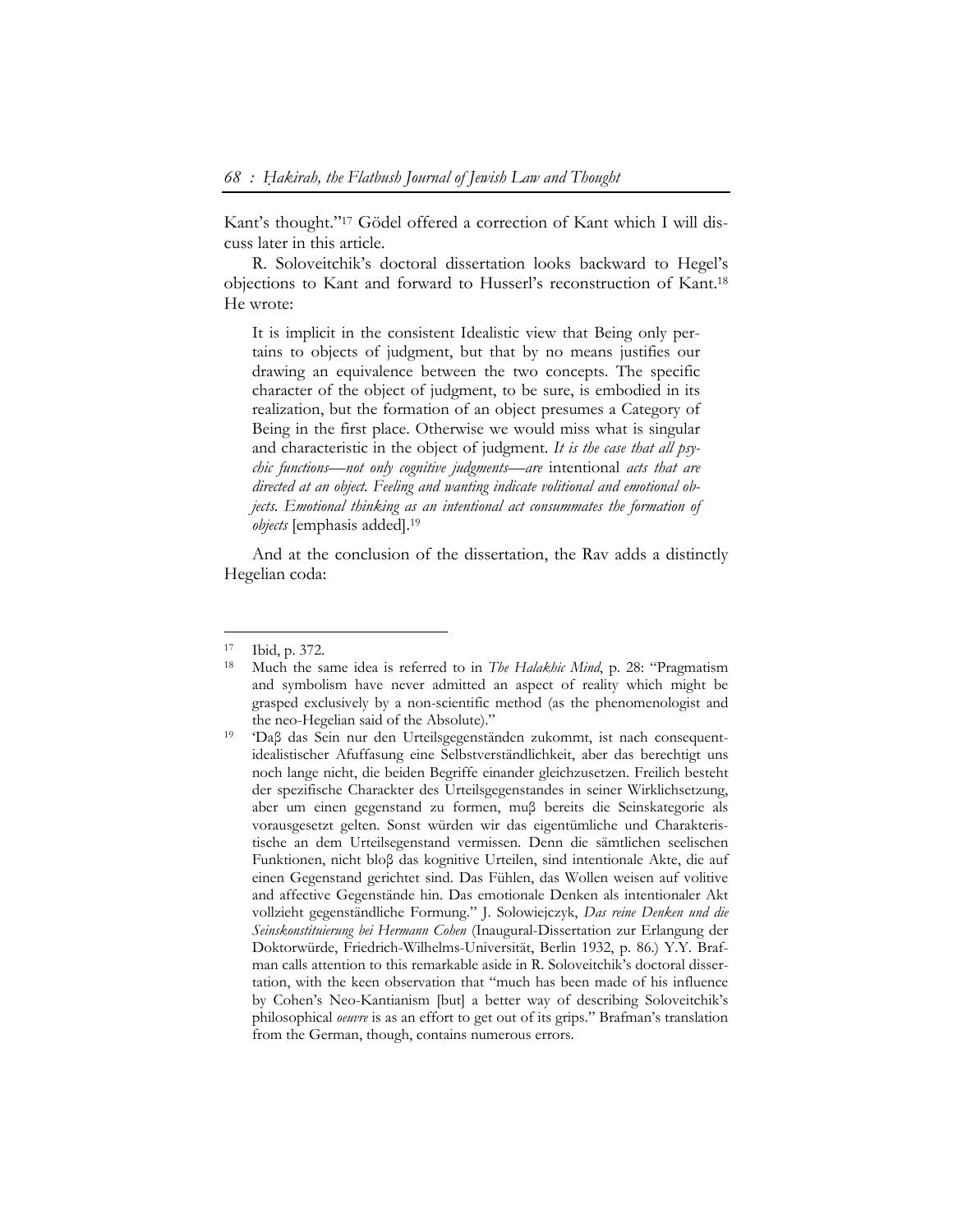The reasons that motivate Cohen's interpretation of reality stem from the relationship of scientific Idealism to the positive sciences. But if one proceeds from the standpoint that thinking in general which constitutes reality—goes beyond scientific thought as such, the immediate consequence of this premise is that reality is constituted by universal thinking. This thinking is not tied to the present situation of the sciences. It constitutes the entire universe. The task of the positive sciences is gradually to encompass this reality. Philosophy thereby is liberated from the hegemony of the positive sciences. Philosophy has at its command an independent method which singles out and determines the structure of reality from out of the flowing stream of the experiential sciences. Even if positive science and especially natural science in multiple ways shape the original form of thinking and intuition, there nonetheless remains the philosophical task of grasping the categories of perception in their primal form. And this is decisive for the interpretation of reality.20

Half of this programmatic declaration by the thirty-year-old Soloveitchik looks toward Husserl's phenomenology (in its emphasis on intentional acts), and the other toward Hegel's *Phenomenology of Mind* (in its emphasis universal thinking, including feeling and wanting).<sup>21</sup> Husserl

<sup>-</sup><sup>20</sup> "Die Gründe, die Cohen zu dieser Wirklichkeitsinterpretation bewogen haben, liegen abermals in dem Verhältnis des wissenschaftlichen Idealismus zu den positive Wissenschaften. Geht man von dem Standpunkt aus, daβ das allgemeine Denken, das die Wirklichkeit konstituiert, über das tatsächliche wissenschatliche Denken hinausgeht, so ist die unmittelbare Folge dieser Voraussetzung, daβ die Wirklichkeit von dem universalen Denken gesetzt wird. Dieses Denken ist an den jeweiligen Stand der Wissenchaften nicht gebunden. Es konstituiert das gesamte Universum. Die Aufgabe der positive Wissenschaften besteht darin, allmählich diese Wirklichkeit zu erfassen. Dadurch wird die Philosophie von der Vorherrschaft der positive Wissenschaften befreit. Sie verfügt über eine selbständige Methode, die die Wirklichkeitsstructur aus dem flieβenden Strom der erfahurungswissenschaten heraushebt und bestimmt. Mag die positive Wissenschaft und in erster Linie die Naturwissenschaft die ursprünglichen Formen des Denkens und des Anschauens auf mannigfache Weise gestalten, so bleibt die philosophische Aufgabe, die Erkenntnisformen in ihrer Urgestalt zu fassen, die allein für die Wirklichkeitsdeutung ausschlaggebend ist." Dissertation, p. 109. 21 The phenomenology of Hegel and Husserl, respectively, entail important dif-

ferences. See George A. Schrader, "Hegel's Contribution to Phenomenology," *The Monist*, vol. 48, no. 1, 1964, pp. 18–33. JSTOR, www.jstor.org/stable/27901535, accessed 1 July 2020. What they have in common is the goal of bridging the gap that Kant postulated between what we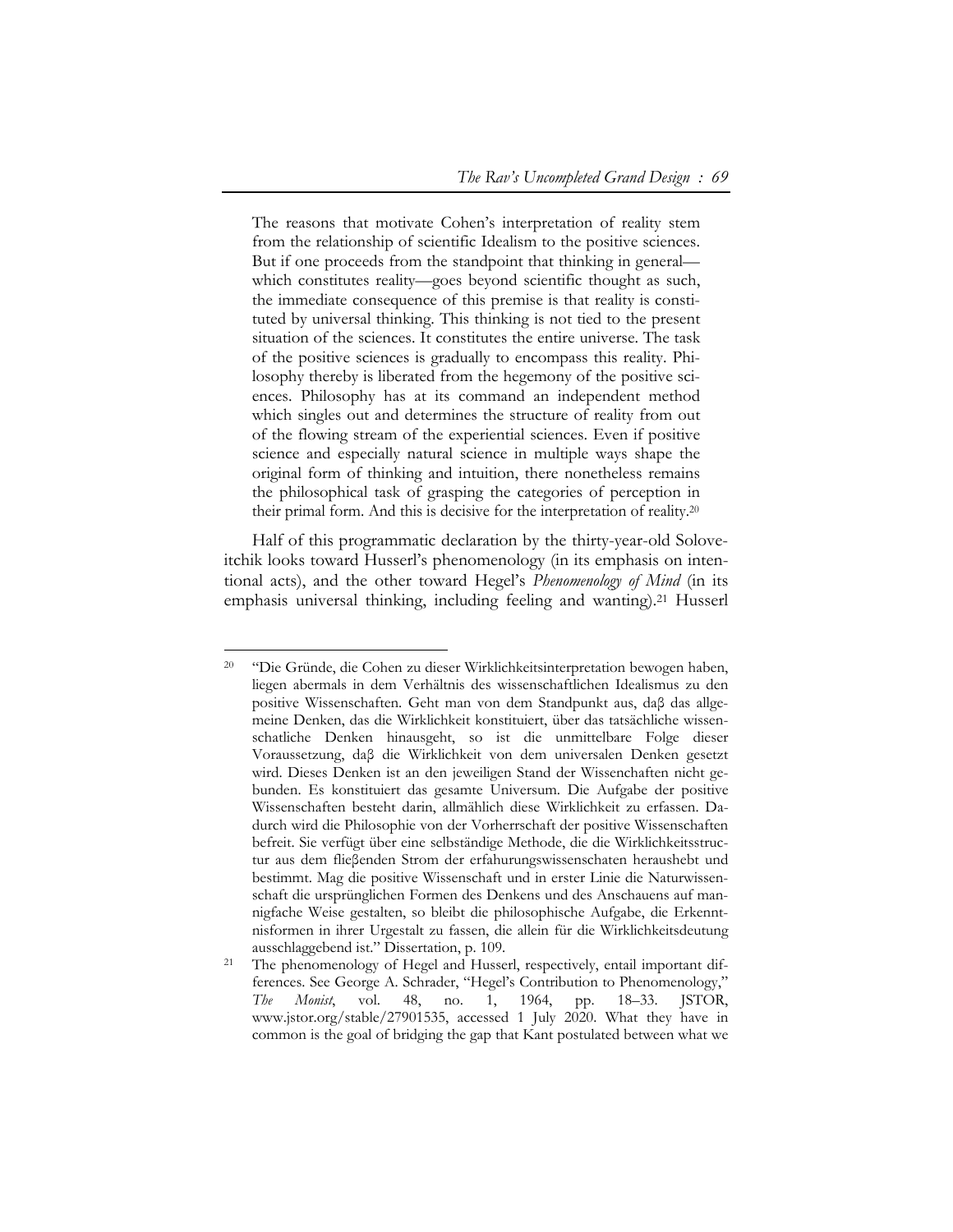also appears in the dissertation's brief bibliography. Husserl modified Kant's dogma of sensuous perception, arguing that the objects of our perception are not mere sensations or combinations of sensations, but something that the mind conceptualizes as a distinct object which cannot be reduced to the sum of its parts. The sense-perception of computers programmed for image recognition is much keener than human eyesight, but tiny perturbations lead them to mistake pigs for airliners and bananas for spade-handles.22 Gödel keenly observed that Husserl's notion of the object of perception made it possible to consider physical objects and mathematical objects in the same way.23 If the object of perception is constituted by the mind of the observer rather than merely being perceived from sensation, it is unclear how we can avoid falling into subjectivity.

Even without the newly available material from the Genesis lectures, these brief but pointed statements in the Rav's 1931 dissertation raise doubts about the idea that the Rav had a "neo-Kantian" stage followed by a "phenomenological" or "Existentialist" stage. The Rav was not an academic philosopher subject to influences in the usual understanding of the term, but rather an outsider, an intruder from the Torah world who locked horns with Western philosophy in its moment of crisis. What he found was not a framework or frameworks that suited his requirements, but a set of unsolved problems. We could speak just as easily of an "Hegelian stage." The Genesis lectures set in relief R. Soloveitchik's 1931 critique of Cohen in his doctoral dissertation, and suggest a continuity in his thinking from 1931 through to 1947 and beyond.

actually perceive, namely the phenomenon, and the "thing in itself," the nou-

menon, whose inner essence we can never penetrate. 22 See Jonathan Tennenbaum, "The Ultimate Root of AI Stupidity," in *Asia Times*, June 2020. https://asiatimes.com/2020/06/algorithm-approach-limits-

artificial-intelligence/. Accessed July 10, 2020. 23 "That something besides the sensations actually is immediately given follows (independently of mathematics) from the fact that even our ideas referring to physical objects contain constituents qualitatively different from sensations or more combinations, e.g., the idea of object itself…. Evidently the 'given' underlying mathematics is closely related to the abstract elements contained in our empirical ideas. It by no means follows, however, that the data of this second kind, because they cannot be associated with actions of certain things upon our sense organs, are something purely subjective, as Kant asserted. Rather they, too, may represent an aspect of objective reality, but, as opposed to the sensations, their presence in us may be due to another kind of relationship between ourselves and reality." *Kurt Gödel, Collected Works*, Vol. III, p. 371.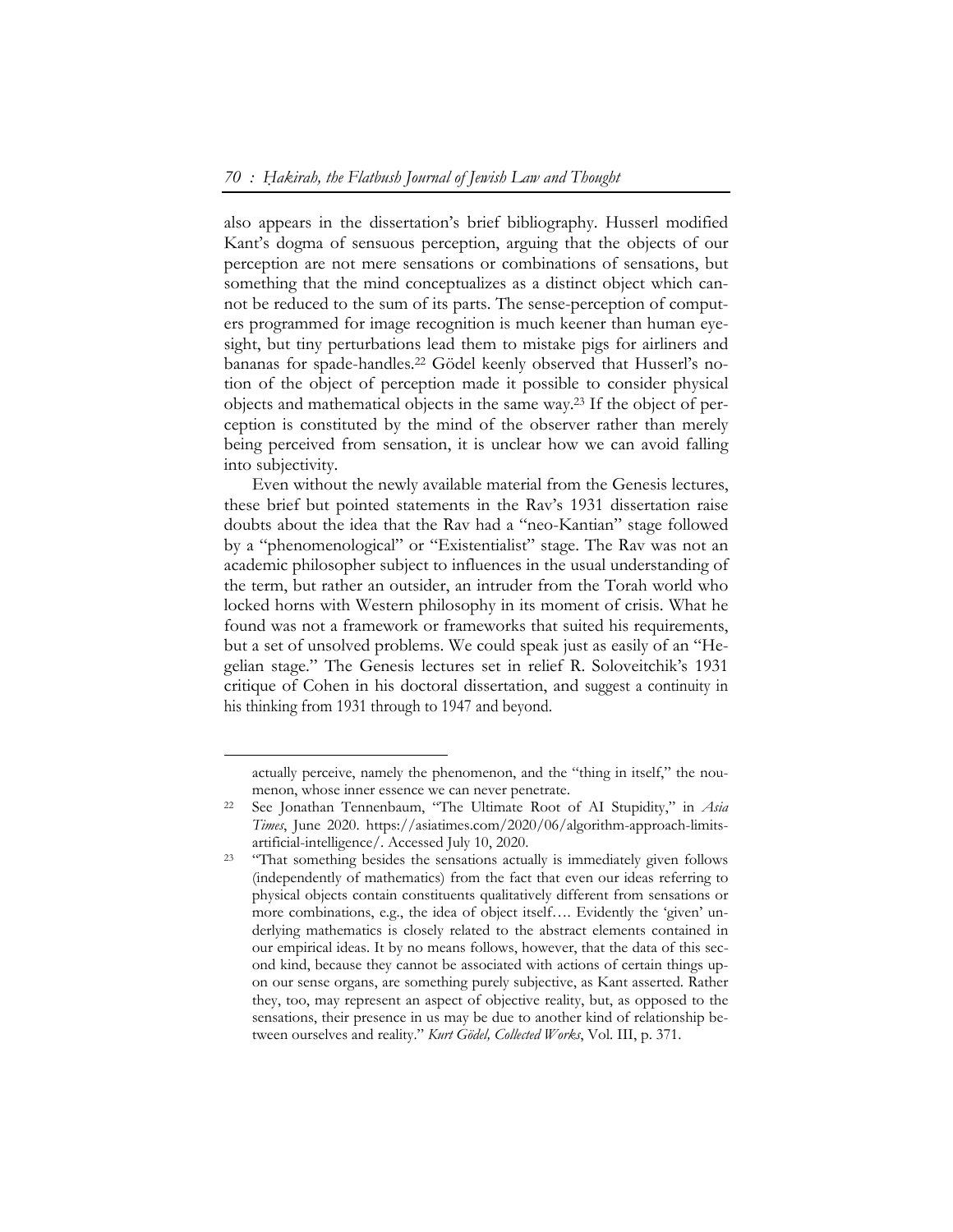Modern mathematical logic remains stuck on the problem of the continuum; within the existing framework of mathematical logic that underlies set theory, Gödel and Cohen proved that we neither can prove nor disprove the Continuum hypothesis. Creation itself presents a paradox of continuity and discontinuity. To the Greeks (and especially to Aristotle), R. Soloveitchik observes, the problem does not exist because creation *ex nihilo* is unimaginable. He states in Lecture I:

In ancient Greek thought there was no understanding of change and transformation. In modern science the amount of matter is constant, evolution, taking place only in form. So when science speaks of evolution, it is morphological evolution. Exactly here Aristotle differed. He could not understand morphological evolution. For him all forms were eternal and could not change. Hence nature, for Aristotle, did not undergo any change.

And he adds in lecture VI: "בראשית is logically unthinkable to science." Creation *ex nihilo* is inherently paradoxical. The Rav adds in that lecture: "By the word of God the heavens were created," the same as on the days of creation. The reason, however, that the Torah omitted it is because logically it is incorrect. How can God say ויאמר ?To whom shall He address Himself, when all was nihility? We therefore cannot understand it. Causality is a dynamic problem; to address oneself to nihility is a logical problem. This mystery is inexpressible.

Nonetheless, the Rav continues in Lecture VII, mathematics has something to say about how creation *ex nihilo* occurs. How does a line arise from a dimensionless point? How does a plane arise from a onedimensional line, or a three-dimensional solid from a two-dimensional plane?

The problem for [the medieval philosophers Asher Crescas and Shemtov] was, how can a dimensional line emerge from indimension. This was Zeno's problem. Modern calculus answers it by saying that a line is continuity. They said that sometimes we may speak of beginning to something, but not meaning a part of something, because a part must have the same dimensions as the whole.

Not the beginning "of a line," which implies a part of it, but beginning "to a line," implying the origin of it—the same of *atah*, which is both *taḥlit le-avar* (the end of the past), and also *b-ha-tḥalah le-atid* (the beginning of the future). But not being a part of this past or the future but, rather, the origins of the future. *Bereishit*, then, would mean the "beginning to reality," but not, the "beginning of reality," not *Bereishit ha-olam*, but *Bereishit le-olam*.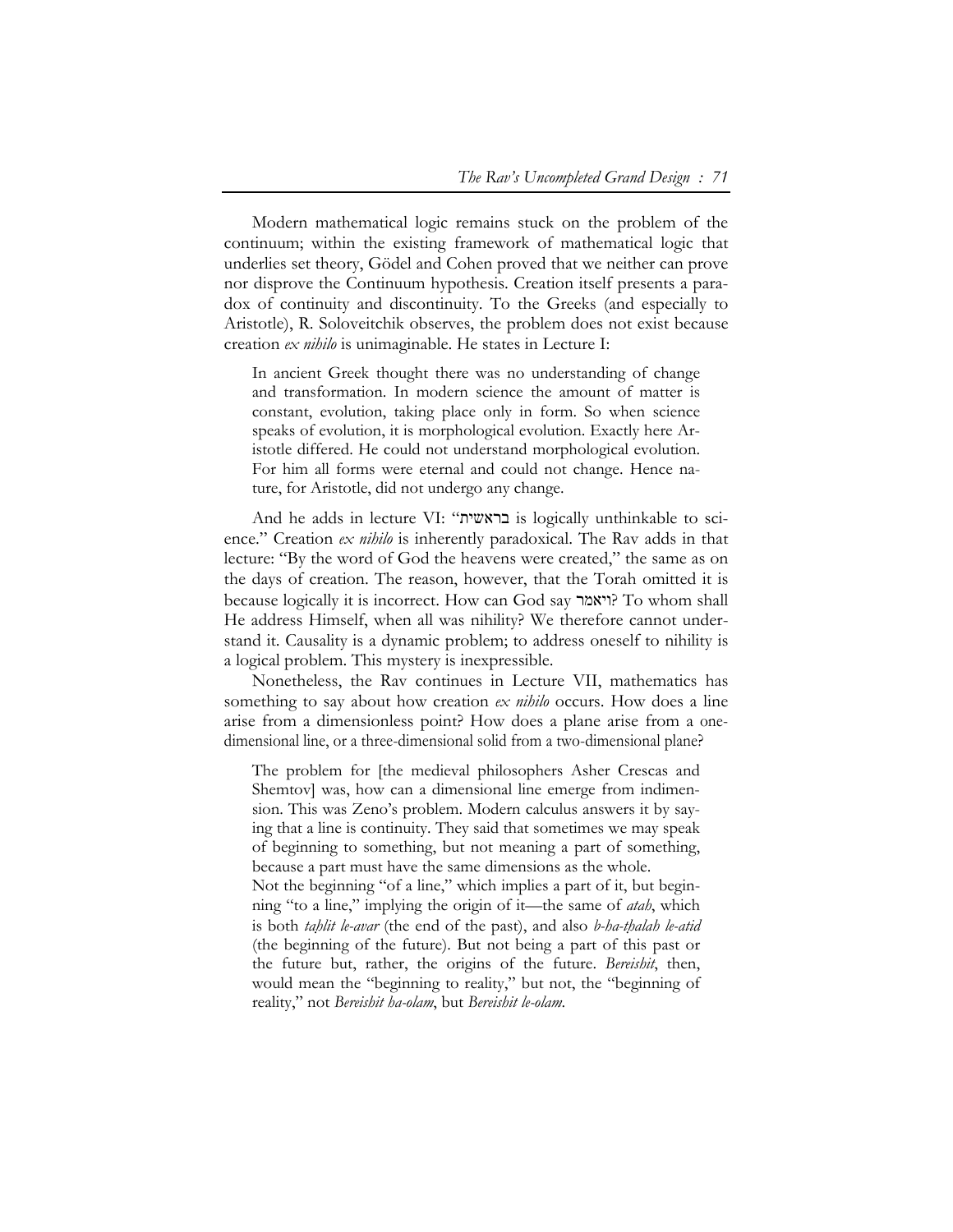The great problem for Maimonides is where is the bridge between nihility and reality. Science answers it by seeing the world as a continuum without a beginning. However, for Judaism it is a problem. *Hatechilat ha-zeman* (the beginning to time) meant to Crescas: "position," which precedes the beginning. We can demonstrate from the classical example of "point," which is not a part of time but a position from which to view time in retrospect and anticipation. In regard to our problem, there is no bridge between nihility and Being. God did not convert nihility into Being, but conditioned nihility into non-Being, gaining a position for nihility and then negating it.

The mathematical cognate of this metaphysical statement is that:

 $\overline{a}$ 

God introduced the system of a continuum. The transformation was not made in an instantaneous leap but by conditioning. Nihility became positioned into non-Being, which is in the boundary of Being. Non-Being is the boundary condition of Being. The point is the boundary position of a line. Non-Being is not beyond Being but a boundary condition of Being and following a continuum. In non-Being there is the positionality of Being, as in rest—there is the positionality of motion (Newton). Boundary condition means that there is no instantaneous leap. As in calculus, we go from the infinitesimal to the circle in a slow continuum little by little.24

Carl Boyer observes, "Formerly, when illustrations of the notion [of the limit] were desired, the one most likely to be called to mind was that of a circle defined as the limit of a polygon. Such an illustration immediately served to bring up questions as to the manner in which this was to be interpreted. Is it the approach to coincidence of the sides of the polygon with the points representing the circle? Does the polygon ever become the circle? Are the properties of the polygon and the circle the same? It was questions such as these that retarded

<sup>24</sup> R. Soloveitchik evidently is referring in the final sentence to the classical problem of the quadrature of the circle. The perimeter of a regular polygon of *n* sides inscribed in a circle increases as *n* increases, as Archimedes knew, and the area of a circle can be approximated by a polygon with a very large number of sides. Rigorously speaking, R. Soloveitchik's statement is misleading. A *n* approaches infinity, the perimeter of an *n*-sided polygon inscribed in a circle differs from the circumference of the circle by an arbitrarily small amount. Nonetheless, the perimeter a regular polygon of an arbitrarily large number of sides will never be equal to that of a circle. The perimeter of a regular polygon is always an algebraic number, while the circumference of a circle is a multiple of π, a transcendental number. Algebraic and transcendental numbers are incommensurable. The rigorous proof of this was provided Ferdinand von Lindemann in 1882 and Karl Weierstrass in 1885. There is no gradual and continuous way to proceed from an *n*-sided polygon to the circle, because they are characterized by incommensurable types of numbers.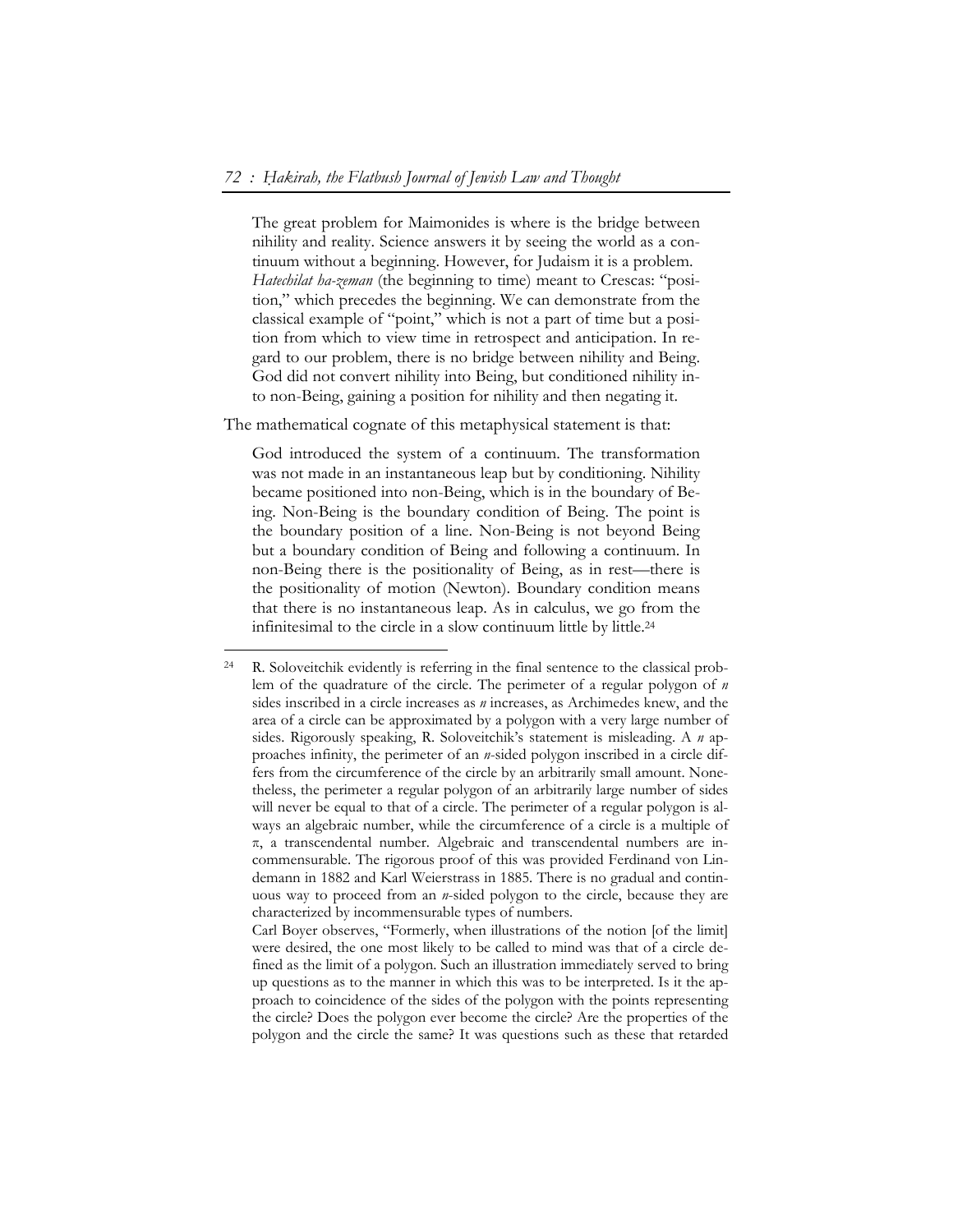This is the basis of Newton's differential equation which Zeno could not understand. Rest and motion are not two separate situations as Zeno thought, and, therefore he could not understand the leap from one to the other. But Newton solved it by saying that it followed in a slow continuum.

That is what Maimonides did with non-Being and Being. Via the principle of Bereishit, God created heaven and earth. Meaning that there is a continuum from infinity to finitude. Bereishit is not Beginning but positionality of nihility into non-Being delineating the boundary line leading into Being.

Remarkably, the Rav paraphrases here G.F.W. Hegel's *Science of Log* $i\zeta^{25}$  a work to which we find no reference elsewhere in his writing. With

the acceptance of the limit idea, for they were similar to those of Zeno in demanding some sort of visualization of the passage from the one to the other by which the properties of the first figure merge into those of the second…. Such an appeal to geometrical intuition is quite irrelevant in the case of the limit concept." Carl B. Boyer, *The History of the Calculus and its Conceptual Devel-*

*opment* (Dover Books, 1959) p. 272.<br><sup>25</sup> "The Limit: Being-for-other is indeterminate, affirmative association of something with its other; in limit the non-being-for-other is emphasized, the qualitative negation of the other, which is thereby kept out of the something that is reflected into itself. We must see the development of this concept – a development that will rather look like confusion and contradiction. Contradiction immediately raises its head because limit, as an internally reflected negation of something, ideally holds in it the moments of something and other, and these, as distinct moments, are at the same time posited in the sphere of existence as really, qualitatively, distinct. Something is therefore immediate, self-referring existence and at first it has a limit with respect to an other; limit is the nonbeing of the other, not of the something itself; in limit, something marks the boundary of its other. – But other is itself a something in general. The limit that something has with respect to an other is, therefore, also the limit of the other as a something; it is the limit of this something in virtue of which the something holds the first something as its other away from itself, or is a nonbeing of that something. The limit is thus not only the non-being of the other, but of the one something just as of the other, and consequently of the something in general. But the limit is equally, essentially, the non-being of the other; thus, through its limit, something at the same time is. In limiting, something is of course thereby reduced to being limited itself; but, as the ceasing of the other in it, its limit is at the same time itself only the being of the something; this something is what it is by virtue of it, has its quality in it. – This relation is the external appearance of the fact that limit is simple negation or the first negation, whereas the other is, at the same time, the negation of the negation, the in-itselfness of the something…. To apply this to the preceding example, the one determination is this: that something is what it is only in its limit. There-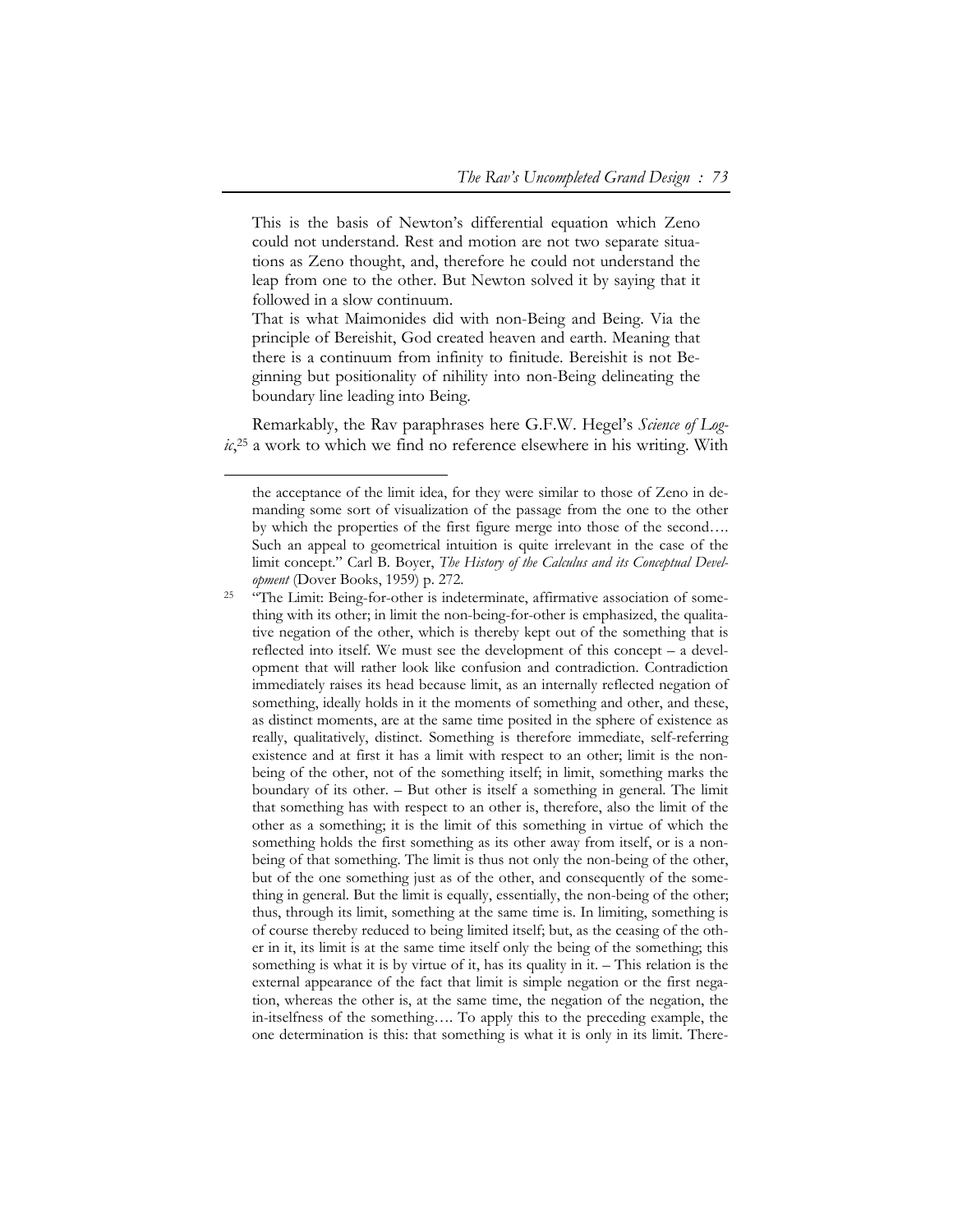$\overline{a}$ 

Hegel, he understands that "non-Being" isn't a mysterious metaphysical void, much less a jaundiced view of the world (as in Heidegger's "What is Metaphysics?") but rather a reflection of the *act* of delimitation and differentiation.

Hegel's departure from Kant began with his assertion—inspired by the poet-philosopher Friedrich Schiller26—that human experience could not be reduced to the mere processing of information, and that philosophy also must embody man's affective dimension, as Hegel proclaimed in his introduction to *The Phenomenology of Mind*. <sup>27</sup> That is the "Hegelian"

GWF Hegel, *The Science of Logic*, translated and edited by George di Giovanni

fore, the point is the limit of line, not because the latter just ceases at the point and has existence outside it; the line is the limit of plane, not because the plane just ceases at it; and the same goes for the plane as the limit of solid. Rather, at the point the line also begins; the point is its absolute beginning, and if the line is represented as unlimited on both its two sides, or, as is said, as extended to infinity, the point still constitutes its element, just as the line constitutes the element of the plane, and the plane that of the solid. These limits are the principle of that which they delimit; just as one, for instance, is as hundredth the limit, but also the element, of the whole hundred."

<sup>(</sup>Cambridge University Press, 2010) pp. 98–99. 26 "Es muss Schillern das grosse Verdienst zugestanden werden, die Kantische Subjektitivaet und Abtsraktion des Denkens durchgebrochen and den Versuch gewagt zu haben, ueber sie hinaus die Einheit und versoehnung denkend als was Wahre zu fassen und kuenstlerich zu verwirklichen." Quoted in Böhler, Michael J. "Die Bedeutung Schillers Für Hegels Ästhetik," *PMLA*, vol. 87, no. 2, 1972, pp. 182–191. JSTOR, www.jstor.org/stable/460875. Accessed 12 Apr. 2020.

<sup>27 &</sup>quot;In positing that the true shape of truth lies in its scientific rigor—or, what is the same thing, in asserting that truth has the element of its existence solely in concepts—I do know that this seems to contradict an idea (along with all that follows from it), whose pretentiousness is matched only by its pervasiveness in the convictions of the present age. It thus does not seem completely gratuitous to offer an explanation of this contradiction even though at this stage such an explanation can amount to little more than the same kind of dogmatic assurance which it opposes. However much, that is to say, the true exists only in what, or rather exists only as what, is at one time called intuition and at another time called either the immediate knowing of the absolute, or religion, or being—not at the center of the divine love, but the being of divine love itself – still, if that is taken as the point of departure, what is at the same time demanded in the exposition of philosophy is going to be instead the very opposite of the form of the concept. The absolute is not supposed to be conceptually grasped but rather to be felt and intuited. It is not the concept but the feeling and intuition of the absolute which are supposed to govern what is said of it." G.F.W. Hegel, *The Phenomenology of Spirit,* trans. Terry Pinkard (Cambridge University Press 2018), p. 6.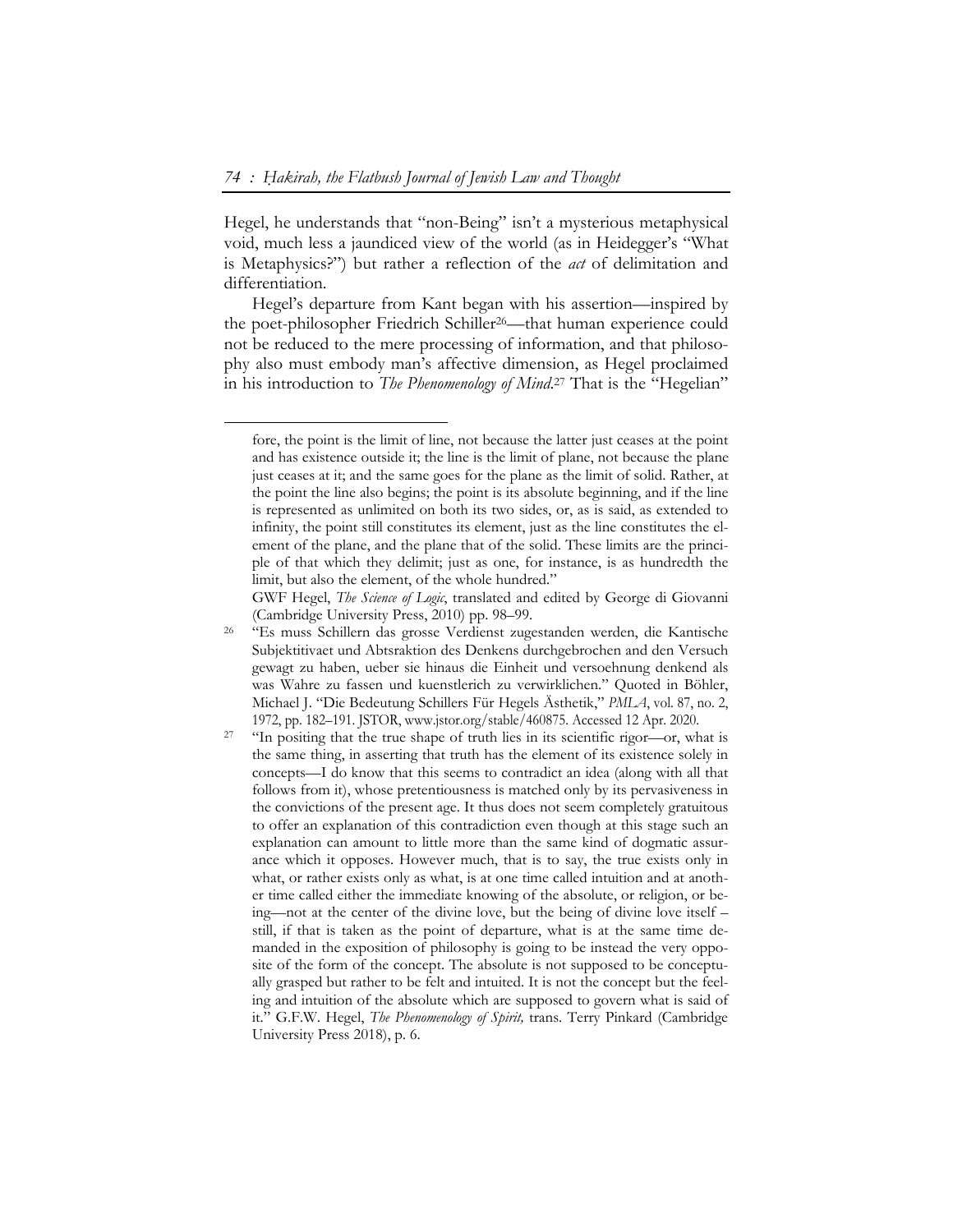dialectic between scientific man and emotional man which the Rav drew upon in later , such as "Majesty and Humility".28 The Rav focuses here on an aspect of Hegel's work known only to a few specialists, but which nonetheless has great relevance. Hegel's reputation as a philosopher of mathematics suffered in the English-speaking world from an inaccurate and tendentious evaluation by Bertrand Russell.29 Recent scholarly research, though, ranks Hegel's contribution highly, as I will explain below.

Hegel's discussion of non-Being stems from the pre-Socratic philosopher Parmenides (circa 475 B.C.), who argued that change and differentiation were impossible. To say that something changes is to say that it has Being now that it did not have before, or that it previously had non-Being with respect to what it has become. But we can neither think about nor talk about non-Being, because then non-Being would be a Something, and we would be talking about a Something that has no Being.30

Here the Rav takes Hegel's side against Hermann Cohen, who naively adopted Parmenides' formulation and vehemently rejected Hegel's resort to non-Being. In his last major work on epistemology, Cohen claimed that Parmenides "inscribed a doctrine" (with an "iron stylus," no less) rather than identified a paradox.31 Parmenides' slightly older contemporary Heraclitus famously quipped that Being is non-Being, by which I understand simply that if we actually were presented with Parmenides' unchanging, undifferentiated, featureless, all-encompassing One, we could not distinguish it from Nothingness, because it has no distinguishing features. This notion of the One (or the "Absolute" as Hegel's contemporary Friedrich Schelling called it) is "a night in which all cows are black," Hegel famously wrote in the Introduction to its 1806 *Phenomenology of Mind*. A simple way to think of this is to imagine Par-

<sup>28</sup>*Tradition Magazine*, Vol 17 No. 2 (Spring 1978). 29 See Pinkard, Terry. "Hegel's Philosophy of Mathematics," *Philosophy and Phenomenological Research* 41, no. 4 (1981): 452–64.<br><sup>30</sup> See D. Goldman, "The Jewish Idea of Freedom," in *Hakirah* Vol. 20, pp 101-3.

<sup>31</sup> In his last major philosophical work, *Die Logik Der Reinen Erkentnis* (Bruno Cassirer, 1906), p. 94, Cohen writes: "Parmenides showed himself to be prophetic for the whole future of speculation, when with an iron stylus he engraved the statement: "The existent is. The non-existent is nothing. As Hamlet said, 'To be or not to be—that is the question.' (p. 94) This has been regarded as overwrought speculation and as dry formalism. The inner history, the inner justification of the system, especially of those who did not want to be a system, can be tested against this critical statement of Parmenides. Here the abyss of Hegel's logic is brought to the surface in the light of day" (my translation).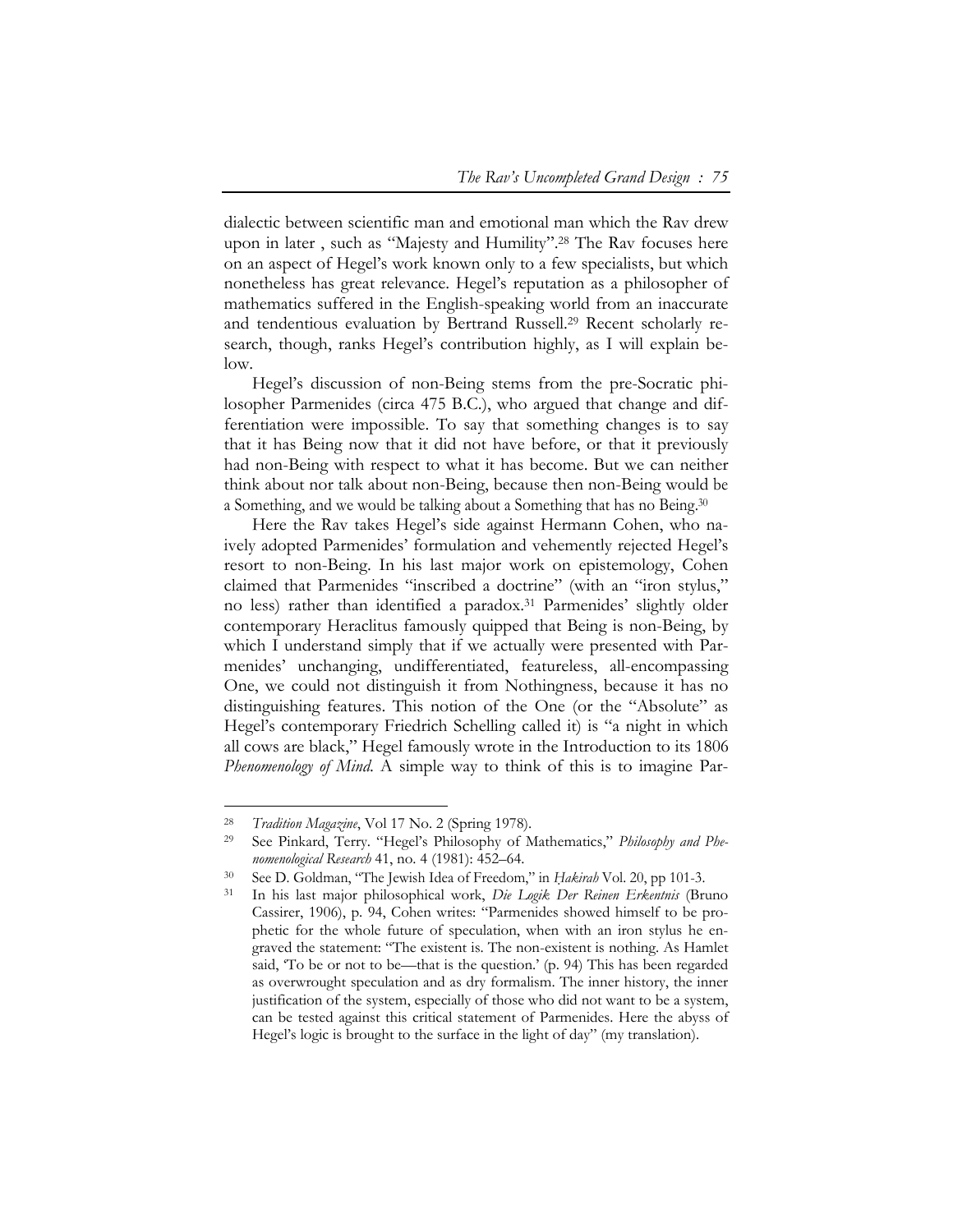menides' eternal, unchanging, and undifferentiated One, with no motion and no distinguishing characteristics. How could we tell the difference between this and Nothing?

In the context of passive contemplation, the Parmenides paradox is insoluble; Hegel proposes to resolve the matter by speaking of the Limit as an *act* of separation that differentiates one thing from another. As an ontological concept, non-Being is meaningless, just as Parmenides said; it is the *act* of negation, the setting of a limit, that achieves differentiation. The affinity of Hegel's dialectical generation of Being and the Lurian Kabbalah should be clear.32 God "negates" His own infinity in order to make room for the world. R. Soloveitchik wrote:

This entire matter is explained in R. Isaac Luria's doctrine of *tzimtzum*. In this view, God "constricted" His glory in order to create the world, leaving an open, empty "space in the middle"—that is, the act of creation is composed of separation and advance. God separated himself from the world when He had the idea of creating it, and this separation is the beginning of the act of creation, since the world cannot exist in the bosom of the Holy One, Blessed Be He, as His infinite being precludes any other existence.

"The point is the boundary position of a line*,"* we read in R. Blau's notes. Compare this to Hegel (per footnote 26*): "Therefore, the point is the limit of line, not because the latter just ceases at the point and* has existence outside it; the line is the limit of plane, not because the plane just ceases at it; and the same goes for the plane as the limit of solid. Rather, at the point the line also begins; the point is its absolute beginning, and if the line is represented as unlimited on both its two sides, or, as is said, as extended to infinity, the point still constitutes its element, just as the line constitutes the element of the plane, and the plane that of the solid."

The definition of higher spatial orders (point to line, line to plane, plane to solid) by the setting of a limit leads directly to the problem of the infinite. The question of how finite man encounters an infinite God—how finite humans stand with respect to the *ein sof*—bridges the

<sup>32 (</sup>*From There You Shall Seek*, p. 172). A brief summary of Kabbalah is found in Vol. 2 of Hegel's *Lectures on the History of Philosophy*, citing the 15t-century kabbalist Abraham Cohen de Herrera (Irira). There is no reason to believe that Jewish sources exercised any direct influence on Hegel. His contemporary Schelling employed the concept of *zimzum*, which he learned from Christian sources. See Schulte, Christoph. "Zimzum in the Works of Schelling," Iyyun: *The Jerusalem Philosophical Quarterly* / עיון: רבעון פילוסופי, vol. 41, 1992, pp. 21–40. JSTOR, www.jstor.org/stable/23350713. Accessed 26 June 2020.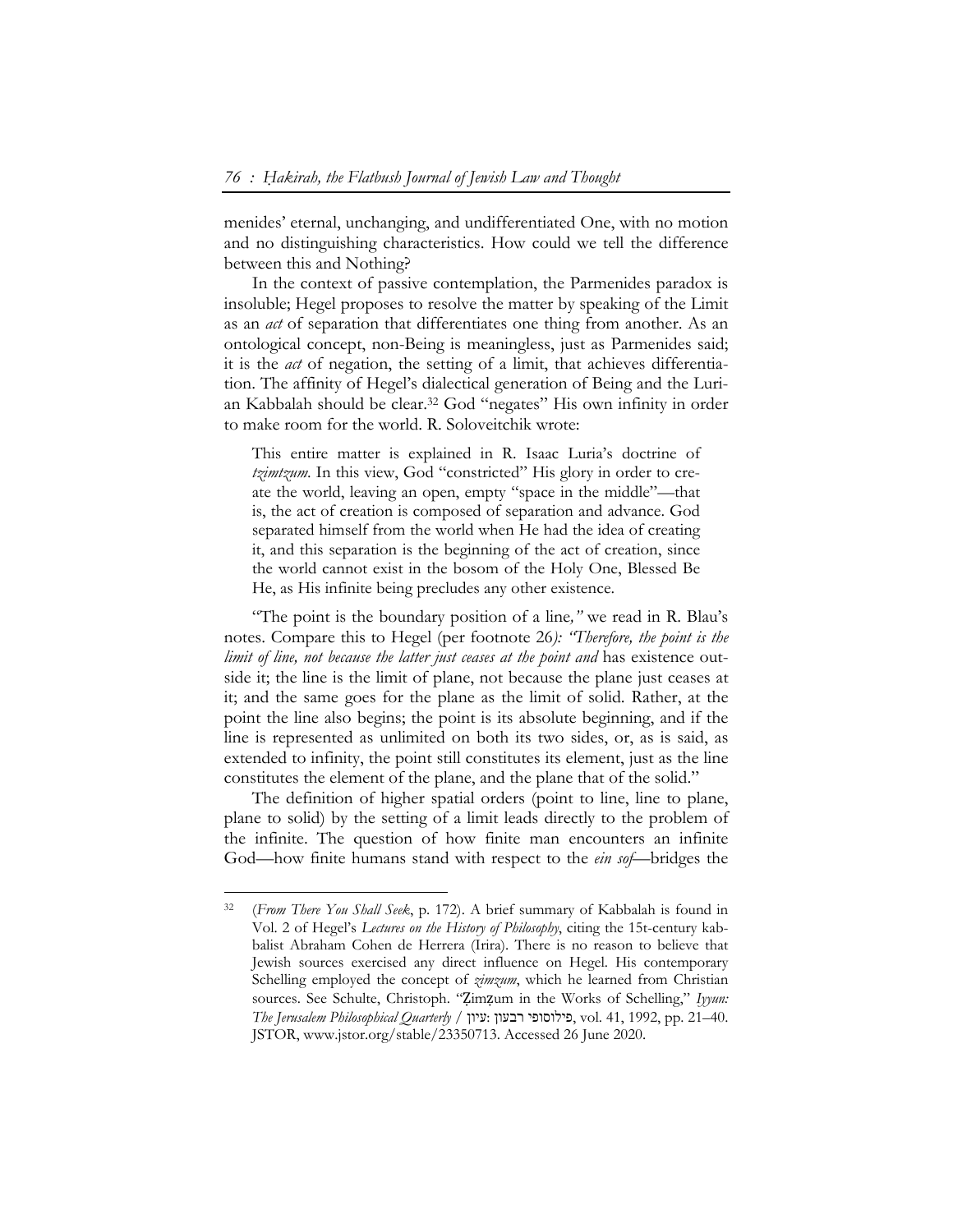seemingly irreconcilable realms of scientific investigation and mystical speculation. The Rav believed that this was the intent of the medieval kabbalists. One might mention in this regard Christian philosophers influenced by the kabbalists, including Cardinal Nicolas of Cusa (1401– 1464), whose theological and mathematical ponderings helped prepare the ground for the formulation of the calculus two centuries later<sup>33</sup>.

Whatever the gaps in his mathematical expertise, the Rav focused on the decisive philosophical issue; that is, the concept of the limit in the context of creation. Creation from a Torah standpoint is an act of differentiation, that is, delimitation, and the concept of the limit as a means of ordering infinite series into finite entities parallels the Rav's theological premise. He sought a parallel between the divine act of creation and the natural order of the world as disclosed by mathematics. This impelled him to turn away from the neo-Kantians and instead to turn to Hegel, as I will explain.

Kant set out to revise philosophy to accommodate the revolution in mathematical physics associated with Newton's and Leibniz' formulation of the differential and integral calculus.34 Because it deals with arbitrarily small increments of change (confusingly called "infinitesimals" by many early writers and by Hermann Cohen), Kant required a new theory of perception that somehow preserved the sense-data of empirical observation ("sensuous intuition") within the framework of the abstract conceptual apparatus of the new mathematics. Kant's own presentation of this is obscure. He postulated that perceptions that could not be quantified, such as the degree of redness of a red object, were "intensive" rather than "extensive" magnitudes.<sup>35</sup> The Lithuanian Talmudistturned-secular-philosopher Salomon Maimon proposed that infinitesi-

<sup>33</sup> See Boyer op. cit. pp. 90–91. Cusa also wrote extensively about divine contraction (contraction) as the mode of differentiation of the One, anticipating by a century the Lurian concept of *tzimtzum*. See for example Schulte, Christoph. "Ẓimẓum in the Works of Schelling." *Iyyun: The Jerusalem Philosophical Quarterly* / פילוסופי רבעון : עיון vol. 41, 1992, pp. 21–40. JSTOR, www.jstor.org/stable/23350713. Accessed 26 June 2020. See also D. Goldman, "Rav Soloveitchik's New World View," in *Hakirah* 24, p. 92.<br>
See D. Goldman, in *Hakirah* 24, pp. 98–102.<br>
Xant, *Critique of Pure Reason*, p. 169: "Accordingly every sensation, thus also

every reality in appearance, however small it may be, has a degree, i.e., an intensive magnitude, which can still always be diminished, and between reality and negation there is a continuous nexus of possible realities, and of possible smaller perceptions. Every color, e.g., red, has a degree, which however small it may be, is never the smallest, and it is the same with warmth, with the moment (is the word "moment" correct?) of gravity, etc."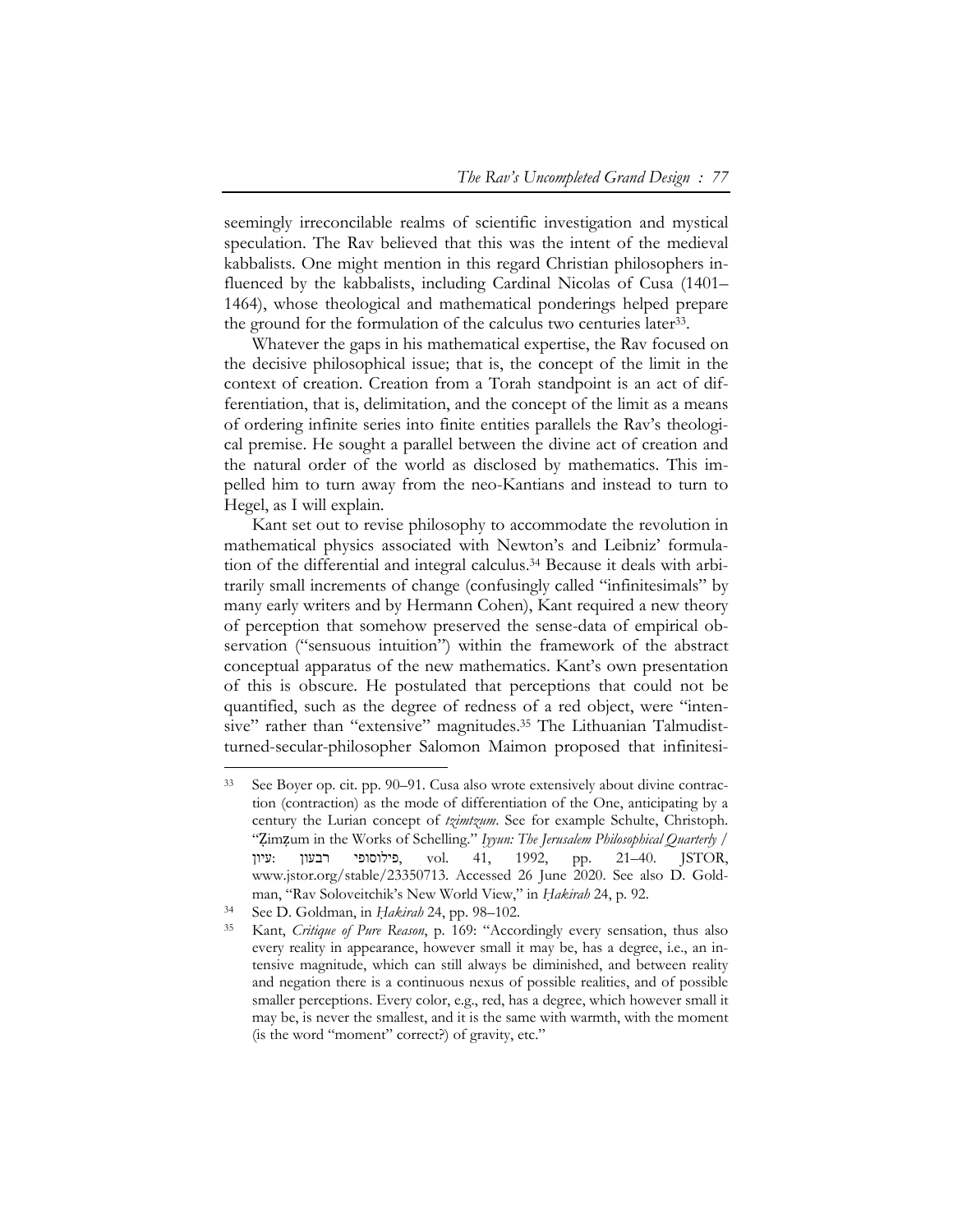mals (or "fluxions" in Newton's terminology) should be considered "intensive" rather than "extensive" magnitudes.<sup>36</sup> Maimon's thesis is mentioned by R. Soloveitchik in his 1931 doctoral dissertation,<sup>37</sup> a detail that shows how thoroughly the Rav had studied the background to the issue.

Hermann Cohen, as the Rav noted, embraced Maimon's application of Kant's "intensive magnitudes" to infinitesimals. As we have seen, Gottlob Frege thought it nonsense. R. Soloveitchik comments in his dissertation that Cohen fell back on "intensive" perception in order to reconcile the fuzzy notion of the infinitesimal with perception. The Rav argued that Cohen thus

attempted to repurpose the concept of anticipation of perception, and to bring it into the idea of the infinitesimal. In line with this, intensity is supposed to represent not the qualitative facts of sensation, but the infinitely small in mathematics…. The coherence of sensation and reality is not quite clear, and for the simple reason that reality is an object of judgment, which depends on a transcendence. The relationship between pure thought and sensation was not specified by Cohen with sufficient logic.<sup>38</sup>

Hegel rejected Kant's formulation as meaningless, and proposed an entirely different way to think about the infinite. The Rav addressed this in discussing the boundary between finite and infinite in the context of creation. As Marco Giovanelli explains:

To grasp the sense of Hegel's discourse, one must refer to Kant. Behind the discussion of infinitesimal calculus lies the critique of the Anticipations of Perception. The return from quantity into quality does not assume the form of a transition from extensive

<sup>36 &</sup>quot;Eben so wird sie in der Exhaustionsmethode, in der Methode der Untheilbaren, in der Fluxions- oder Differentialmethode u. s.w. gedacht. Die Fluxionen oder Differentiale aber sind in verschiedenen Größen, nach Verschiedenheit ihrer Entstehungsart verschieden, und können selbst als Größen mit einander verglichen werden. Sie find keine extensive Größen, die durch eine Synthesis der gleichartigen Theile entstehen. Aber dennoch sind sie intensive Größen, die als solche nicht an sich, sondern im Verhältnisse zu einander bestimmbar sind. dx, dy, sind als Größen an sich betrachtet, = 0, und doch kann dx=2dy sein. Die Geschwindigkeit der Bewegung in einem Punkte kann mit der Geschwindigkeit derselben in einem andern Punkte verglichen, und durch dieselbe als Größe bestimmt werden. Sie sind also intensive Größen." Salomon Maimon, *Kritische Untersuchungen über dem menschlichen Geist oder das höhere Erkenntniß- und Willensvermögen* (Leipzig, 1797) pp. 209–210. 37 Dissertation, p. 105.

<sup>38</sup> Dissertation, p. 105.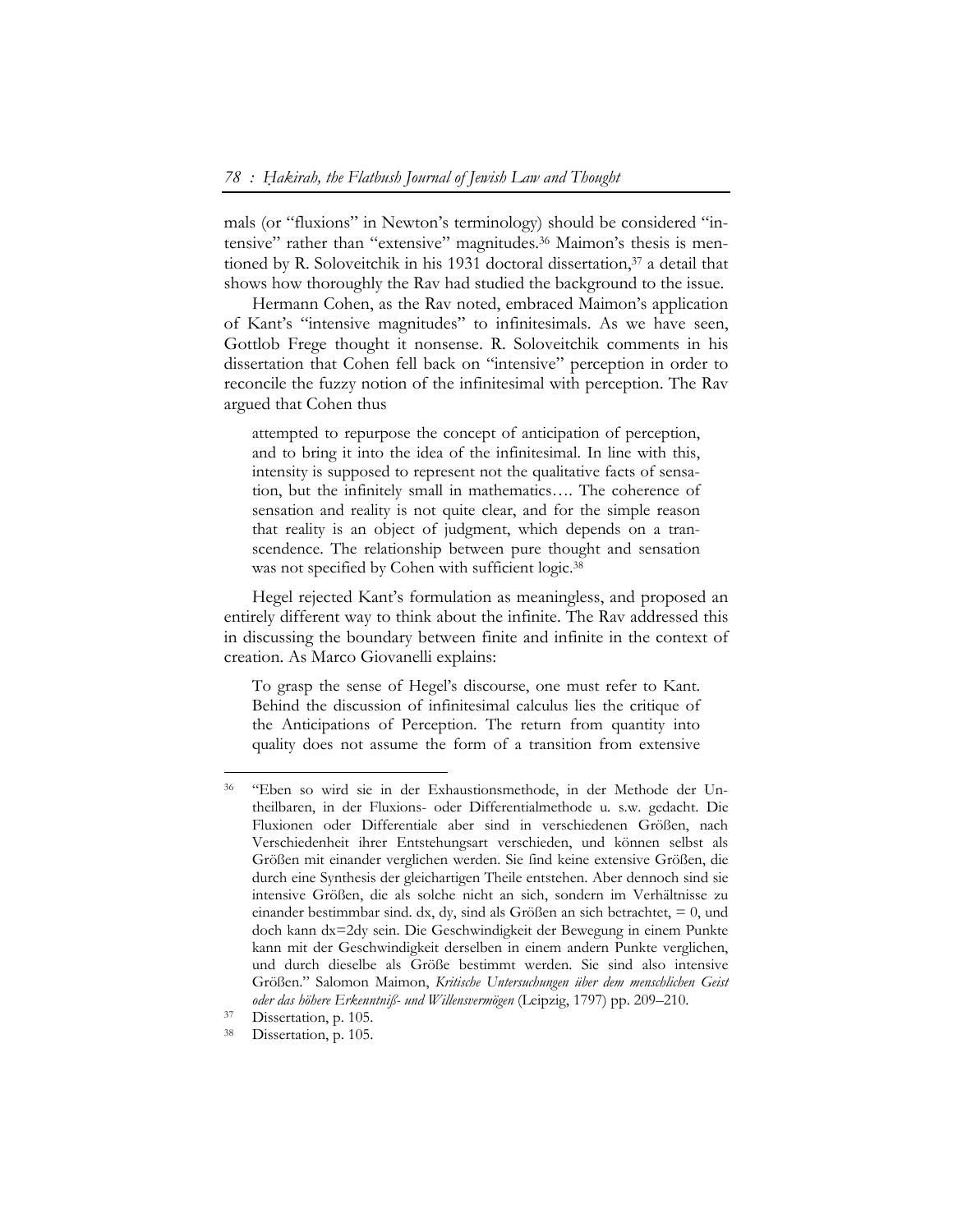magnitude to intensive magnitude as in Kant…For Kant, and for Schelling as well, the transition from quantity to quality ultimately corresponds to the transition from extensive magnitude to intensive magnitude… For Hegel, in contrast, this "conversion of the one-sided form of extensive magnitude into its other, intensive form, makes no difference to the nature of the fundamental determination."39

The Rav's turn to Hegel in his discussion of creation shows how fundamentally he rejected the neo-Kantian picture of reality. Hermann Cohen founded his philosophy on the infinitesimal as the starting point for the mind's constitution of being. To Hegel, the idea of the infinitesimal was just another "bad infinity." Hegel scholar Terry Pinkard explains:

Hegel heaps nothing but scorn on this view, calling it "*Bilder der Vorstellung*," only 'fog' and 'shadows of thought.' It is a notion, besides, with too much imprecision (*Ungenauigkeit*). To hold to the doctrine of the infinitesimal would be like holding that there is a midpoint between being and nothing…The notion of the infinitesimal is only another example of one form of the bad infinite, i.e., treating the infinite as an 'entity' which is reached by following out an infinite series.40

The Rav's turn towards Hegel was motivated by his consideration of creation. How can Something come from Nothing? The infinitesimal as a static concept led to the absurd notion that an intermediate state exists between Being and Nothing, as Hegel wrote in the *Science of Logic*:

Now when the mathematics of the infinite [i.e., the infinitesimal] still maintained that these quantitative determinations were vanishing magnitudes, that is, magnitudes which no longer are any Quantum but also not nothing, it seemed abundantly clear that such an intermediate state, as it was called, between Being and Nothing did not exist…The unity of Being and Nothing is indeed not a state; for such a state would be a determination of Being and Nothing such as might have been reached by these moments only contingently, as it were through disease or external influence, and through erroneous thinking.41

<sup>39</sup> Marco Giovannelli, *Reality and Negation: Kant's Principle of Anticipations of Perception* (Springer 2010) pp. 135–136. 40 Terry Pinkard, "Hegel's Philosophy of Mathematics." *Philosophy and Phenomeno-*

*logical Research* 41, no. 4 (1981): 452–64. Accessed July 8, 2020. doi:10.2307/2107251. 41 Hegel, *Science of Logic*, pp. 269–270.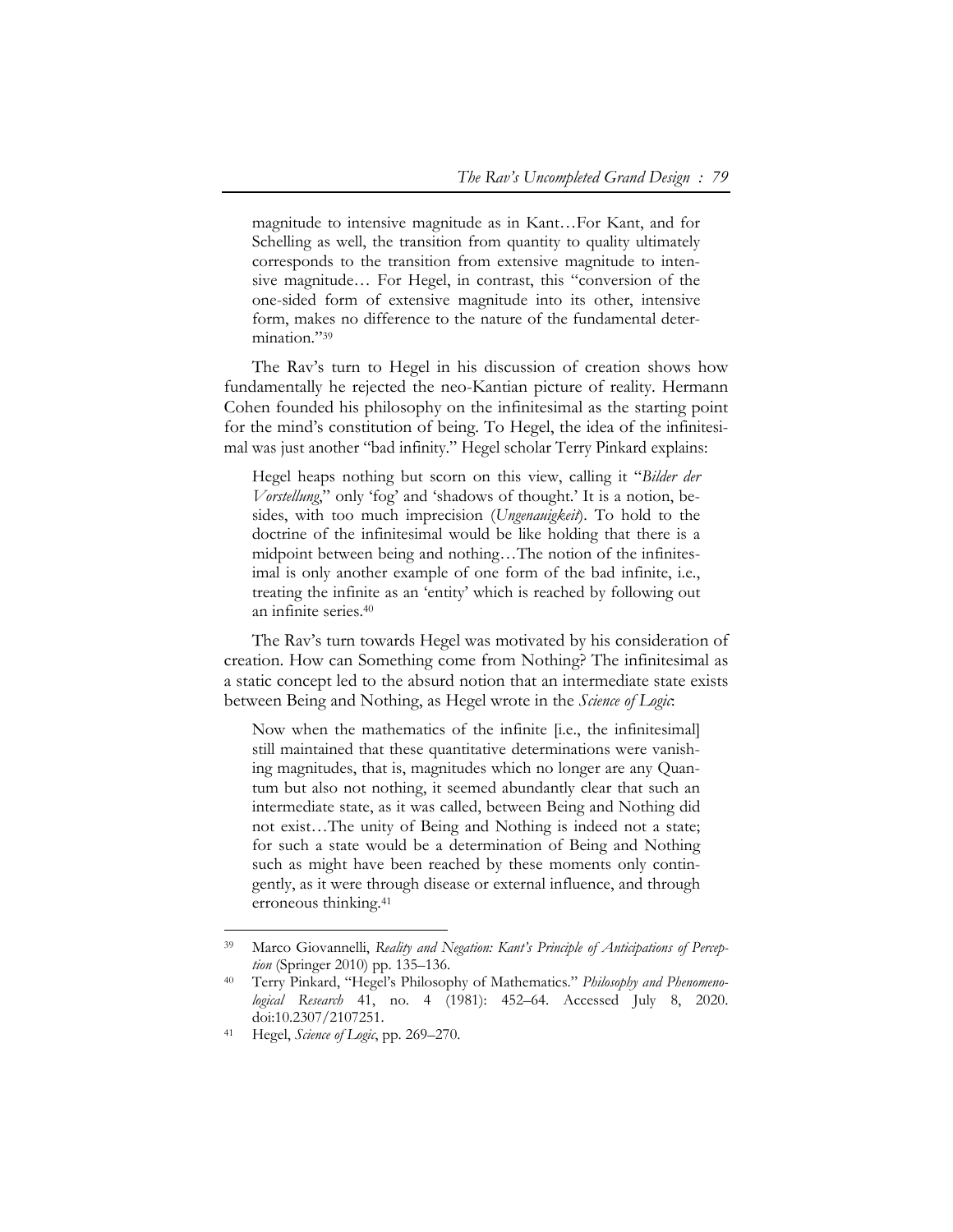The historian of mathematics John Lane Bell comments,

In Hegel's subsequent review of how the infinitesimal has been conceived by mathematicians of the past, those who regarded infinitesimals as fixed quantities receive short shrift, while those who saw infinitesimals in terms of the limit concept (which in Hegel's eyes fell under the appropriate category of Becoming) are praised.42

Treating the infinitesimal as a vanishing or "evanescent" object leads to absurdities; for example, the notion of summing an infinitely large number of infinitely small objects to calculate the integral in the calculus. Hegel drew on the work of Cauchy, who introduced the modern concept of the limit calculus that would be given its final rigorous formulation by Karl Weierstrass in 1872.43 Hegel was reaching for (and in some ways inspired) this solution, which prepared the ground for Georg Cantor's discovery of the transfinite numbers.44 The limit concept removed the metaphysical fog that beclouded the notion of the infinitesimal. Continuity no longer was taken for granted as a property of lines or curves but rather was a property to be determined. As Hegel intuited, it is the limit that determines continuity.

Boyer explains:

 $\overline{a}$ 

In this definition the view of the preceding centuries is reversed. Newton (implicitly) and Leibniz (explicitly) based the validity of the calculus on the assumption, which Greek thought had avoided, that, by a vague sense of continuity limiting states would obey the same laws approaching them Cauchy made the notion of continuity precisely mathematical and showed that this depends on the limiting idea and not vice versa. Furthermore, its essence does not lie in

<sup>42</sup> John Lane Bell, *The Continuous and the Infinitesimal in Mathematics and Philosophy* (Polimetrica 2005) p. 134. 43 See Michael Wolff, "Hegel und Cauchy: Eine Untersuching zur Philosophie

und Geschichte der Mathematik," in Hosrtmann, Rolf-Peter and Petry, Michael J. (eds), Hegels Philosophie der Natur Bezehiungen zwischen empir-

ischer und spekulativer Naturerkenntnis (Stuttgart: Keltt-Cotta), pp 197–263. 44 Bell op. cit. p. 133. Georg Cantor discovered that the infinite universe of real numbers encloses different orders of infinity. The natural numbers (1, 2, 3, 4…) constitute one order of infinity, to which the rational numbers also belong, because the rational numbers can be put into one-to-one correspondence with the natural numbers. The real numbers including the irrationals, Cantor proved, cannot be put into one-to-one correspondence with the natural numbers, and thus constituted a higher order of infinity (in Cantor's terminology, they have a higher transfinite cardinality).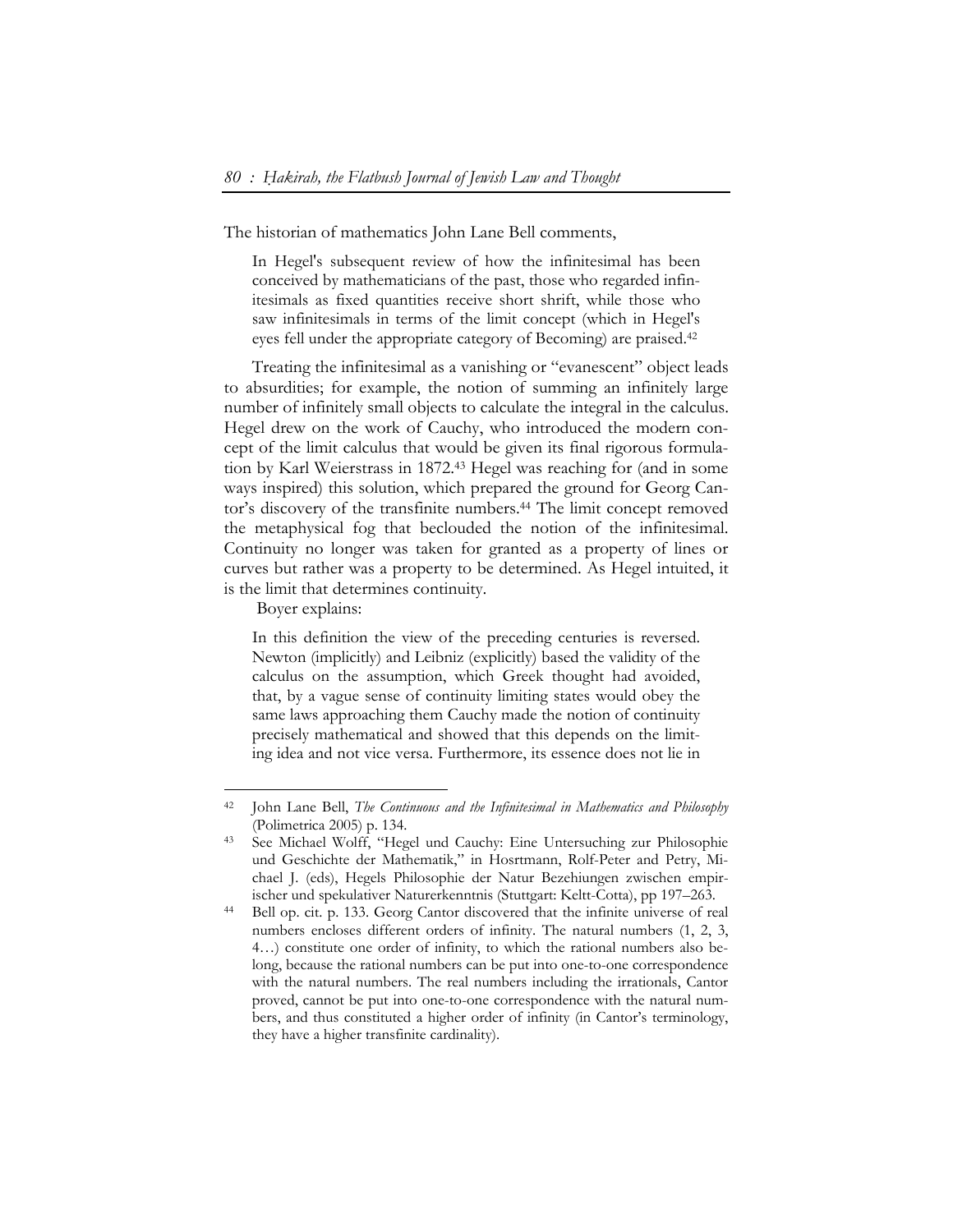a vague blending or unity or contiguity of parts, as intuition seems to imply and as Aristotle had stated, but in certain formal arithmetical relationships, elaborated later in the theory of sets of points, which in turn led to the definition of the continuum.45

The rigorous formulation of the concept of the limit in the calculus by Cauchy, Bolzano and Weierstrass had epochal consequences for mathematics and philosophy. It led to Bolzano's and Weierstrass' discovery of functions that were everywhere continuous but nowhere differentiable, and thence to Cantor's discovery of different orders of infinity and transfinite numbers that embody them. R. Soloveitchik, we learn from the Genesis lectures, was keenly aware of the significance of infinite numbers both for medieval religious philosophy and for the philosophy of Kant, Hegel and their successors. The theological implications of Cantor's transfinite numbers were recognized almost as soon as he published his work. A theologian whom Cantor approached warned that such a result would vindicate Spinoza's pantheism. Cantor's biographer Joseph Dauben reports,

Spinoza, a philosopher Cantor had studied carefully, used the natura naturans/natura naturata distinction in a form similar to that of his heretical forerunner Giordano Bruno. Both had been led to advocate a monistic philosophy of substance identifying God with the natural world. The question of the infinite was an easy touchstone identifying pantheistic doctrines. Any attempt to correlate God's infinity with a concrete, temporal infinity suggested Panthe $ism.$ "46

Cantor had conjectured that the rational numbers constituted the first transfinite cardinal number  $(X_0)$  and the real numbers of the Continuum the second transfinite cardinal number  $(X_1)$ . With the work of Gödel and Cohen on the Continuum Hypothesis, we know that we can neither prove nor disprove Cantor's conjecture within the logical framework of existing set theory. Two and a half millennia after Zeno, we still do not understand infinite numbers. We know that there are an infinite number of infinities (in Cantor's terms, an infinite number of

<sup>45</sup> Boyer, p. 277.

Joseph W Dauben. "Georg Cantor and Pope Leo XIII: Mathematics, Theology, and the Infinite," *Journal of the History of Ideas,* vol. 38, no. 1, 1977, pp. 85– 108. JSTOR, www.jstor.org/stable/2708842. Accessed 9 July 2020. See also D. Goldman, "The God of the Mathematicians," in *First Things* August 2010.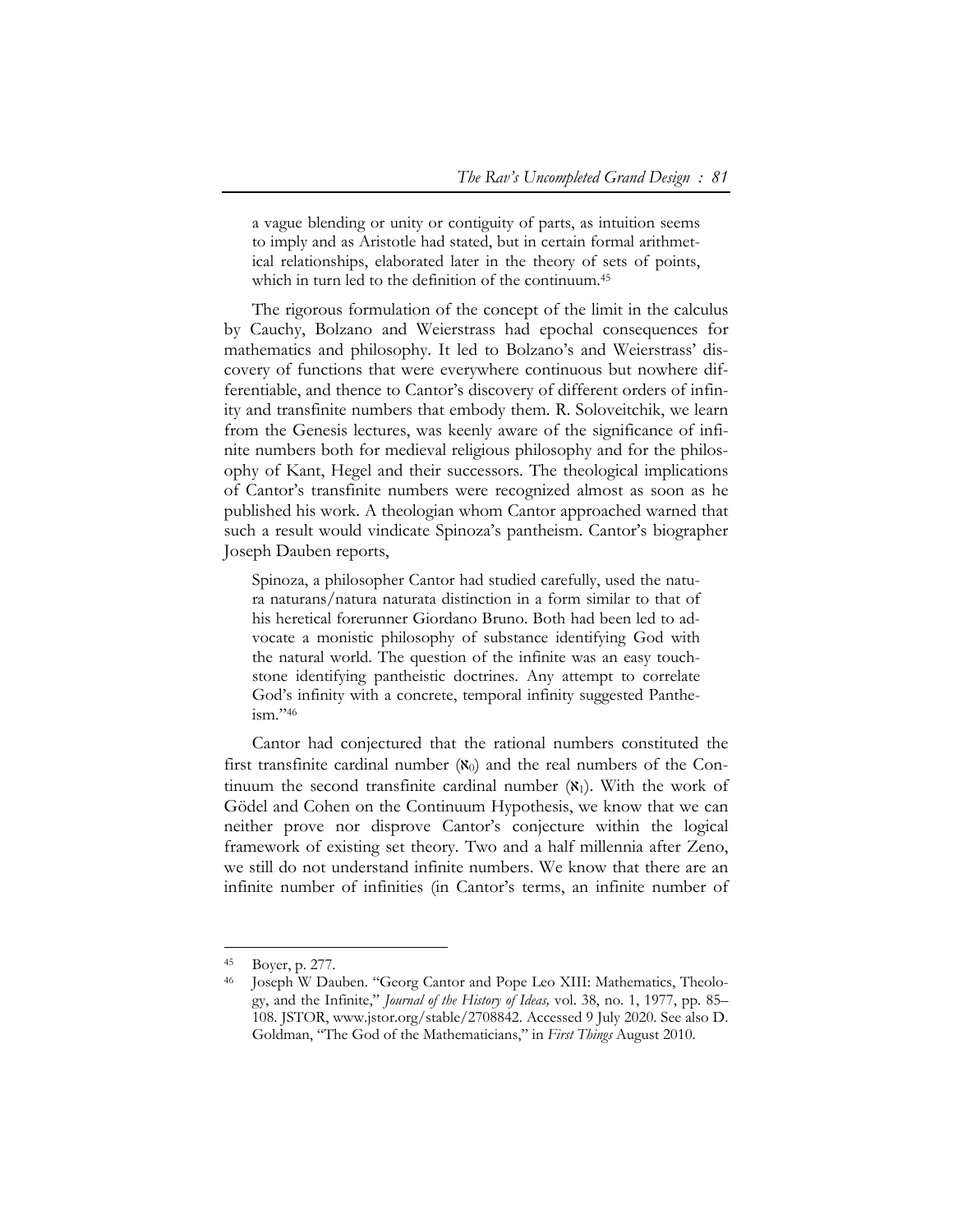transfinite cardinal numbers) but we do not know what they are or in what order they appear.

In the Genesis lectures, the Rav employs the Hegelian dialectic of Being and non-Being in his presentation on creation. In his published work we find approving mentions of Hegel, but no reference to the details of Hegel's argumentation. At the outset of *Halakhic Man*, R. Soloveitchik states that "there is much truth to the fundamental contention set forth by the dialectical philosophies of Heraclitus and Hegel" pertaining to "the soul of cognitive man" that "contradicts all of the desires and strivings of the religious soul."47 Elsewhere he wrote,

Modern theology and philosophy of religion in their exposition of the supreme experience, draw continually upon the Heraclitean-Hegelian dialectical wisdom. If 'faith is divine madness' and religion the great 'paradox' of the crisis (Kierkegaard, Barth, Brunner, Otto) then the paradoxical present day conflict of science and philosophy may yet give birth to a new religious world perspective."48

Oddly, not one scholarly article is devoted to the Rav's relationship to Hegel. To characterize R. Soloveitchik as an "Hegelian," to be sure, is just as misleading as calling him a "neo-Kantian." He wrote in the 1978 essay "From Majesty and Humility:"

Judaic dialectic, unlike the Hegelian, is irreconcilable and hence interminable. Judaism accepted a dialectic, consisting only of thesis and antithesis. The third Hegelian stage, that of reconciliation, is missing. The conflict is final, almost absolute. Only God knows how to reconcile; we do not. Complete reconciliation is an eschatological vision. To Hegel, man and his history were just abstract ideas; in the world of abstractions synthesis is conceivable. To Judaism, man has always been and still is a living reality, or may I say, a tragic living reality. In the world of realities, the harmony of opposites is an impossibility.49

<sup>&</sup>lt;sup>47</sup> Halakhic Man, p. 4.<br><sup>48</sup> *The Halakhic Mind*, pp. 3–4. Here the Rav inserts a footnote referring to Ferdinand Lassalle's 1858 monograph *Herakleitos der Dunkle*, observing that Lassalle's view (that Heraclitus' dialectic anticipated Hegel's) "was not adopted by the historians of philosophy." That was, however, Hegel's view as stated in his *Lectures on the History of Philosophy.*<br>Joseph B Soloveitchik. "Majesty and Humility." *Tradition: A Journal of Orthodox* 

*Jewish Thought*, vol. 17, no. 2, 1978, pp. 25–37. JSTOR, www.jstor.org/stable/23258673. Accessed 12 Apr. 2020.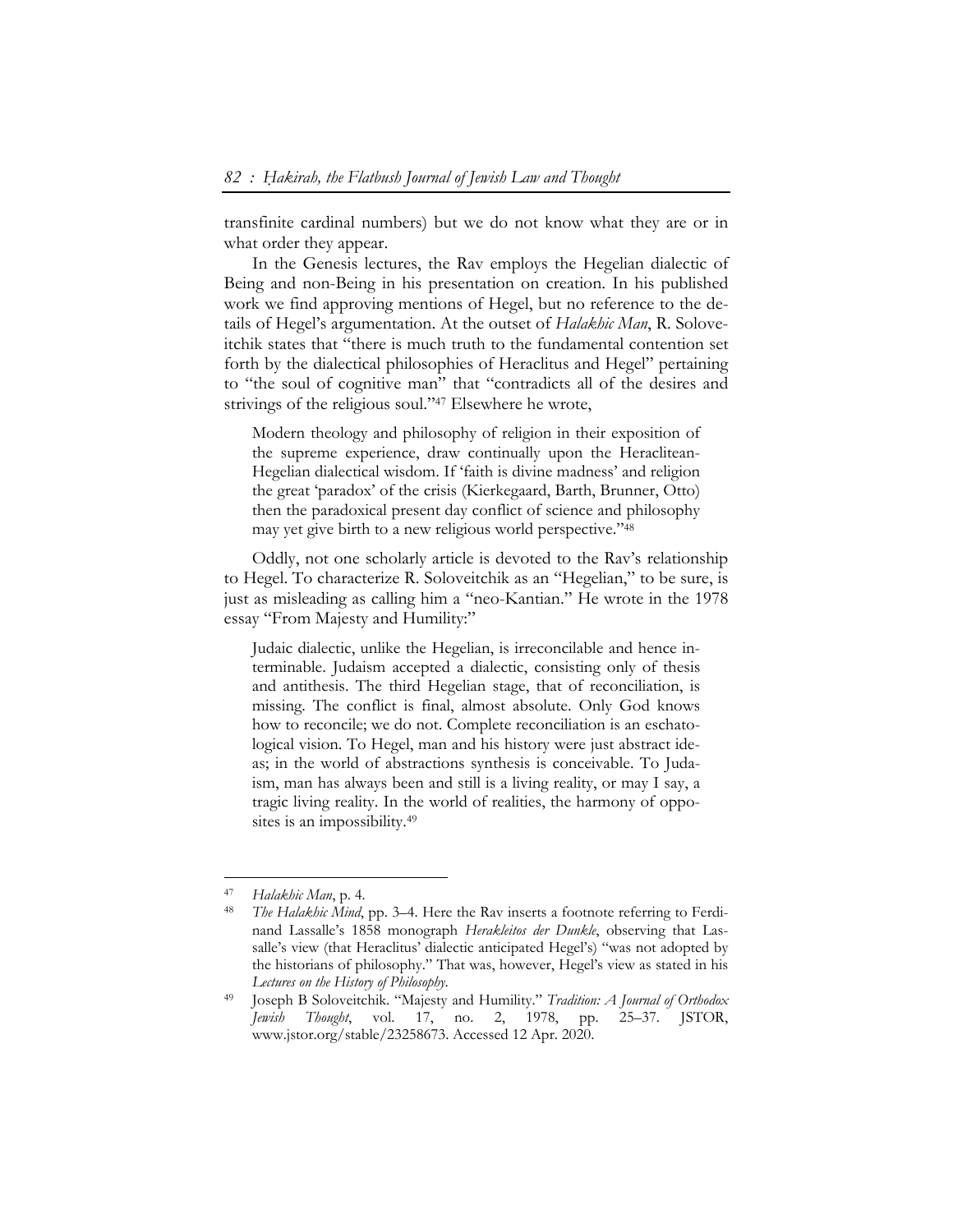Here the Rav's characterization of the Hegelian dialectic echoes a common misrepresentation of Hegel's views. Nowhere in Hegel's writing do we find the notion that "thesis" and "antithesis" come to reconciliation in a "synthesis."50 But this is a minor issue; R. Soloveitchik's disagreement with Hegel's optimism parallels the objections of Hegel's student and critic Kierkegaard. For Kant and Schiller, the concept of the "sublime" captures our fear in the face of the infinite as well as the "inner self-sufficiency" of our "rational powers" which allow us to "elevate ourselves above [this fear] morally, namely through ideas."51 In different ways, Kierkegaard and Nietzsche rejected the premise that reason can lift us above the existential dread of death.52 R. Soloveitchik emphasizes that Man "is caught like Abraham's ram in a thicket of antinomies and dichotomies."

His intellectual curiosity is of cosmic, universal dimensions... mesmerized by the infinite number of opportunities with which his fantasy presents him. He forgets the simple tragic fact that he is finite and mortal, and to reach out for infinity and eternity is a foolhardy undertaking.53

Despite this profound difference with Hegel, R. Soloveitchik nonetheless drew upon the German philosopher's exposition of the infinite. The brief comments we find in the Genesis lectures on the problem of the limit and the infinitesimal in the calculus show a clear grasp of the philosophical background, but limited expertise in the mathematical issues as such. Hegel's lengthy discussion of the calculus in *The Science of Logic* has historical importance, pointing toward the revolution in mathematical philosophy accomplished later in the 19th century by Cauchy, Riemann, Weierstrass and Cantor, as developed in the 20th century by Gödel.54

Regarding the mathematical issues that the Rav addresses in the Genesis lectures, I can only offer a conjecture about the Rav's subsequent silence. He pursued his interest in mathematics and ontology to a

<sup>50</sup> See Gustav E Mueller, "The Hegel Legend of 'Thesis-Antithesis-Synthesis,'" *Journal of the History of Ideas*, vol. 19, no. 3, 1958, pp. 411–414. JSTOR, www.jstor.org/stable/2708045. Accessed 14 July 2020. 51 Friedrich Schiller, *Essays*, D. Dahlstrom and W. Hinderer, eds. (Continuum

<sup>1993),</sup> p. 22.<br>
52 See D. Goldman, "The Superman and the Knight of Faith" in *Hakirah* 27, pp. 77–82.<br>
<sup>53</sup> "Majesty and Humility."

<sup>&</sup>quot;Majesty and Humility."

<sup>54</sup> For a summary of the mathematical issues see Joseph Dauben, *Georg Cantor: His Mathematics and Philosophy of the Infinite* (Princeton 1979) pp. 1–19.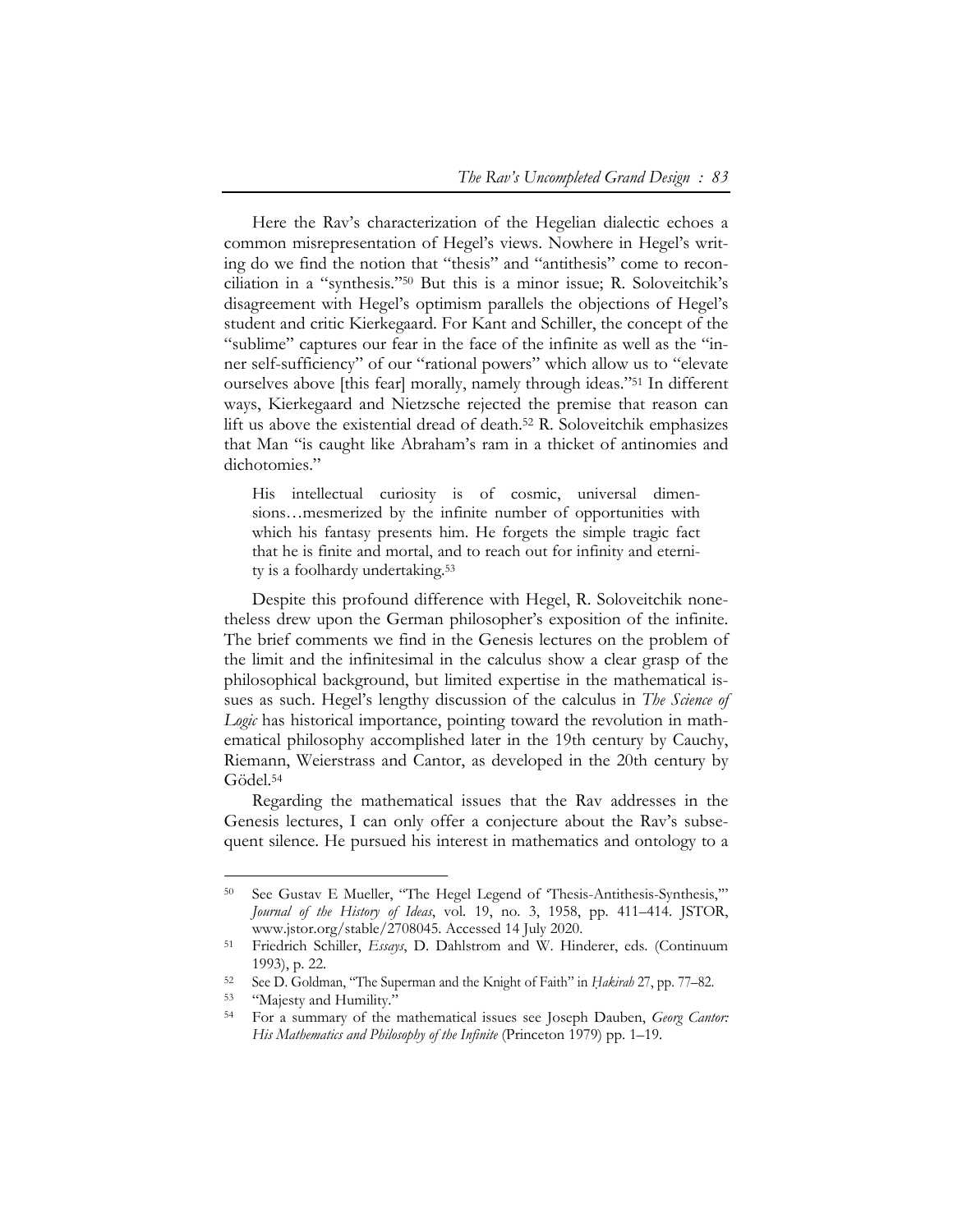point past which he lacked the resources—personal as well as collegial to go further. The Rav, we can infer from the Genesis lectures, well understood the ontological issues implicit in the mathematics of the infinite as they had been developed by German critical philosophy, above all in Hegel's response to Kant. Reading his doctoral dissertation on Hermann Cohen with the hindsight of the 1947 lectures, we can see how keenly his critical eye was turned to the neo-Kantians' deficiencies. But he could not go forward alone. Not until the work of Kurt Gödel (193855) and Paul Cohen (196356) did mathematical philosophy solve many of these riddles, only to add on even more riddles, as Mephistopheles told Faust. Philosophy of mathematics remains in a cul-de-sac, with some possible egress indicated in Gödel's posthumous works and the conjectures of some mathematicians in his tradition. The Rav had neither the specialist training nor easy access to the still fragmentary and enigmatic results then being produced by the mathematicians.

Bold and inventive as was the Rav's approach in the Genesis lectures, he encountered obstacles in all three prongs of his thesis: His interpretation of Jewish medieval philosophy, his account of the mathematics of the infinite, and the relationship of Kabbalah to philosophy and mathematics. We glimpse here a work in progress towards the "new world view" that the Rav envisioned three years earlier when he wrote *The Halakhic Mind*, but one that is incomplete and problematic.

Evidently the Rav abandoned some of lines of investigation he had presented to the 1947 class. His discussion of Maimonides' philosophy takes a different direction in a 1950–1951 class of which we have student notes, transcribed and annotated by Prof. Lawrence Kaplan.<sup>57</sup> There is nothing remotely like his presentation of the mathematics of the infinite in the rest of the Soloveitchik *corpus*. In medieval Jewish philosophy, the Rav's attention turned from Crescas to Solomon Ibn Gabirol, whom he cites along with Maimonides as an expounder of "the obligatory nature of the creative gesture, of self-creation as an ethical norm, which Judaism introduced into the world."58 The Rav's reading of

<sup>55</sup> K. Gödel, 1938a, "The consistency of the axiom of choice and of the generalized continuum-hypothesis," *Proceedings of the U.S. National Academy of Sciences*, 24: 556–7. K. Gödel, 1938b. "Consistency-proof for the generalized continuumhypothesis," *Proceedings of the U.S. National Academy of Sciences*, 25: 220–4.

<sup>56</sup> P. Cohen, 1963, "The independence of the continuum hypothesis," *Proceedings of the U.S. National Academy of Sciences*, 50: 1143–48. 57 Lawrence J. Kaplan, ed. *Maimonides between Philosophy and Halakhah: Rabbi Joseph* 

*B. Soloveitchik's Lectures on the Guide of the Perplexed* (New York: Ktav/Urim, 2016.)

<sup>58</sup> *Halakhic Man*, p. 58.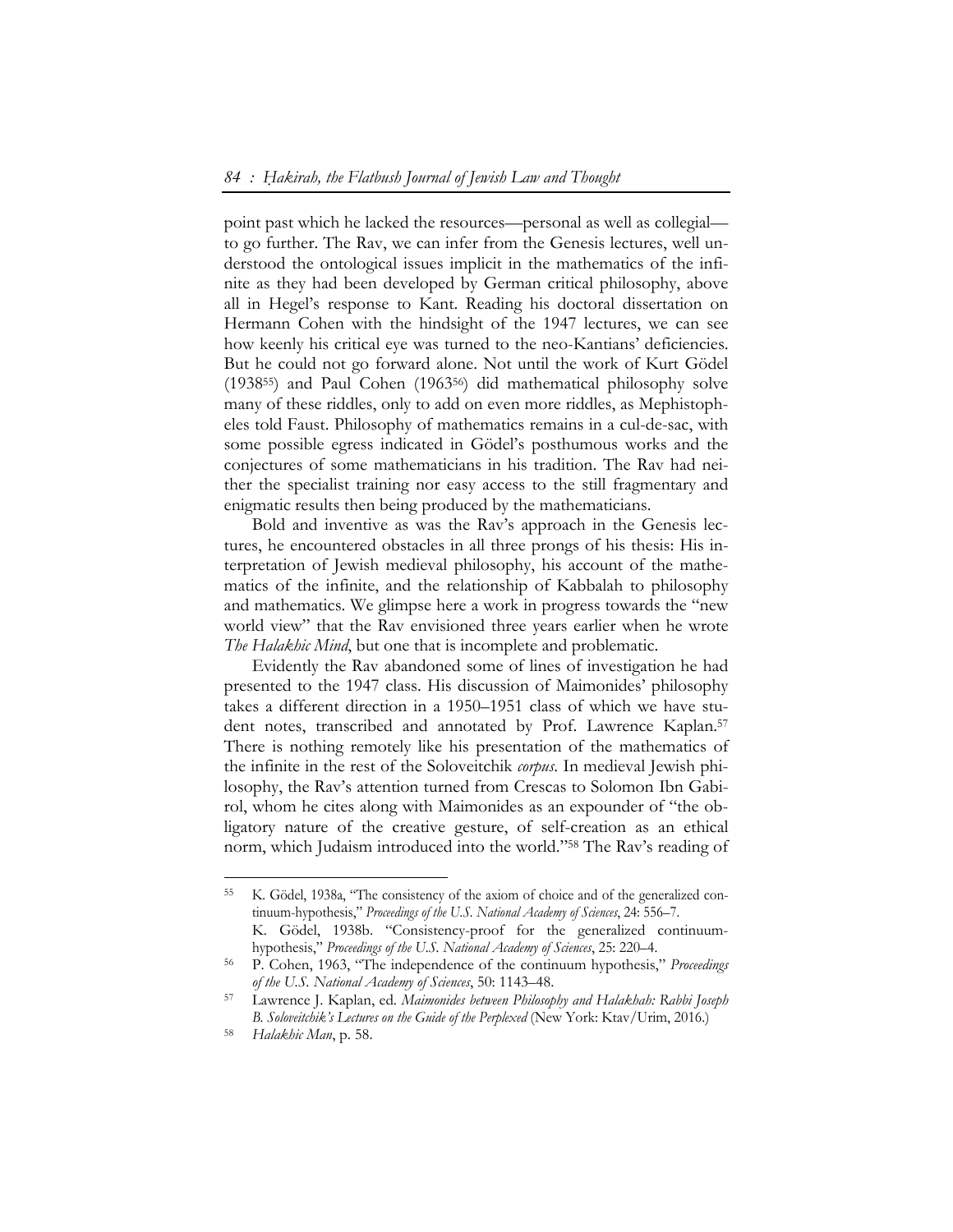ibn Gabirol is quite different than the standard scholarship on the 11thcentury Iberian philosopher.59

What the Rav said of Maimonides in his 1950–1951 lectures at Yeshiva University well might have been a self-description:

There are two aspects to creativity in the realm of philosophy. The first is philosophical creativity, whereby one brings new thoughts to the totality of man's historical treasures. The second is creativity in the realm of philosophical style. Philosophical style refers to one's philosophical formulae and terminology, the choice of one's words, the literary categories one employs. If a philosopher is both philosophically creative and, as well, creates a new philosophical style, he will revolutionize philosophy.

Sometimes, however, a philosophical genius is handicapped by the routine philosophical jargon that prevails in a particular climate…. Some may be exceedingly creative in the area of philosophical analysis, but lack creativity in the field of literary inventiveness. They are unable to find a new medium or instrumentality to present their

<sup>59</sup> See Sarah Pessin, *Ibn Gabirol's Theology of Desire* (Cambridge, 2013). Pessin banishes the term "will" from Gabirol's system and replaces it with the weaker word "desire," in keeping with her understanding of ibn Gabirol as an exponent of neo-Platonic emanation theory in the tradition of Plotinus. Pessin rejects the earlier reading of Solomon Munk and other Jewish scholars read ibn Gabirol in the context of Kabballah. In the Genesis lectures, R. Soloveitchik says of neo-Platonism: "For Plotinus, in his pantheism, there was a gap between the world and God. God slowly emerged Himself into the lower matter. However, for the Jews such a pantheism is impossible."

Prof. Pessin writes in her entry on Ibn Gabirol in the Stanford Encyclopedia of Philosophy: "In his elaboration on the metaphysics of matter, Ibn Gabirol frequently uses the Arabic term 'al-'unsur' (instead of the more common Arabic terms 'al-hayûlâ' and 'al-madda') for matter. In fact, as outlined in section 1, this is one of the key pieces of evidence for identifying a uniquely 'Empedoclean' strain in his thinking. That said, many readers instead simplistically fall into a Kabbalistic reading of Ibn Gabirol since the Arabic 'al-'unsur' is correlated to the Hebrew term 'yesôd' both in Ibn Gabirol's own Hebrew poetry as well as in Falaquera's 13th century Hebrew translation of the Fons Vitae. While to be sure, the Hebrew term 'yesôd' (literally "foundation") is a cornerstone term and concept in Jewish mysticism, the desire to read Ibn Gabirol Kabbalistically (as a proto-Zoharian) is simply under-supported by the mere fact that he (and his Hebrew translator) use the term 'yesôd'. While there might be Kabbalistic traces in Ibn Gabirol, it is methodologically inadvisable and distorting—to simply start out assuming there are." Prof. Pessin is right to warn against assuming a correspondence between ibn Gabirol and Kabbalah, but surely that is a question of great importance for the Torah world.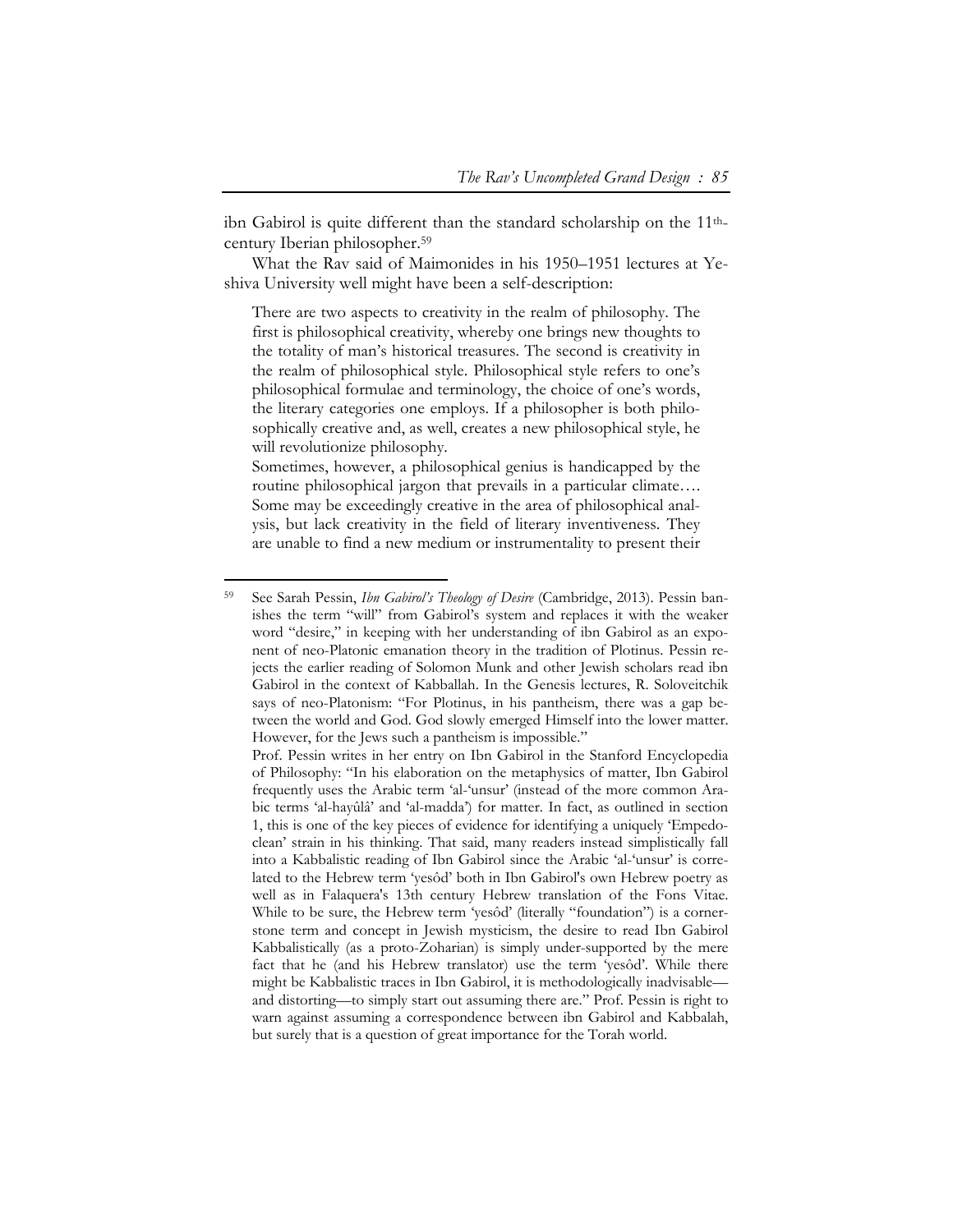thoughts. Maimonides was such a genius…. In the Guide there is sterility as to the form of presentation. He used the old, routine, Aristotelian philosophical jargon.<sup>60</sup>

The Rav was such a genius as well. His terminology draws extensively from Hegel (and Heraclitus) in the concept of the dialectic; from the neo-Kantians in his comparison of Halakhah to an idealized mathematical system; from Kierkegaard in his understanding of confrontation and the absurd; from Husserl in numerous regards; from Heidegger in his distinction between the ontic and the ontological; from Rudolf Otto in his account of the numinous; from Henri Bergson in his description of time; and from Max Scheler, and many others.

The Rav's dependence on borrowed terminology leads to endless problems of attribution: Was he a neo-Kantian, or an a Hegelian, a Phenomenologist, an Existentialist in the sense of Kierkegaard, or even (as some recent academic articles have argued) a Heideggerian—a loathsome thought considering the latter's prominent association with National Socialism61? In my view, Heidegger is the most overrated modern philosopher, derivative and devious, and a self-confessed failure by his own criteria. It is easy to say, "None of the above," but not so easy to characterize the Rav's philosophy in contradistinction to his influences. His new world view remains a goal to be achieved, not a *factum* to be reconstructed from his writings.

A number of the Rav's students and close associates argue that religious-conservative opposition deterred the Rav from pursuing his interests in Western philosophy. This was the view of the late Michael Wyschogrod, who attend the Rav's Talmud shiur at Yeshiva University for eight years, and I have heard it repeated (but never published) from other students of the Rav. Rav Lichtenstein relates that the Rav said, "You know, I have devoted *talmidim—*very devoted *talmidim*. If I were to announce a *sh'iur* at two o-clock in the morning, they would come *en bloc*. And yet, deep in their hearts, they think I'm an *apikoros*."62 Evidently the Rav encountered a pervasive hostility to secular philosophy among his students and colleagues. The scope of the Rav's grand design was such that no single scholar could execute it alone. He would have required graduate students with expertise in mathematics as well as medieval and modern philosophy to pursue the lines of investigation he indicated in

<sup>60</sup> Kaplan pp. 75–76.

<sup>61</sup> See D. Goldman, in *Ḥakirah* 24, pp. 108–110. 62 Lichtenstein op. cit., p. 201.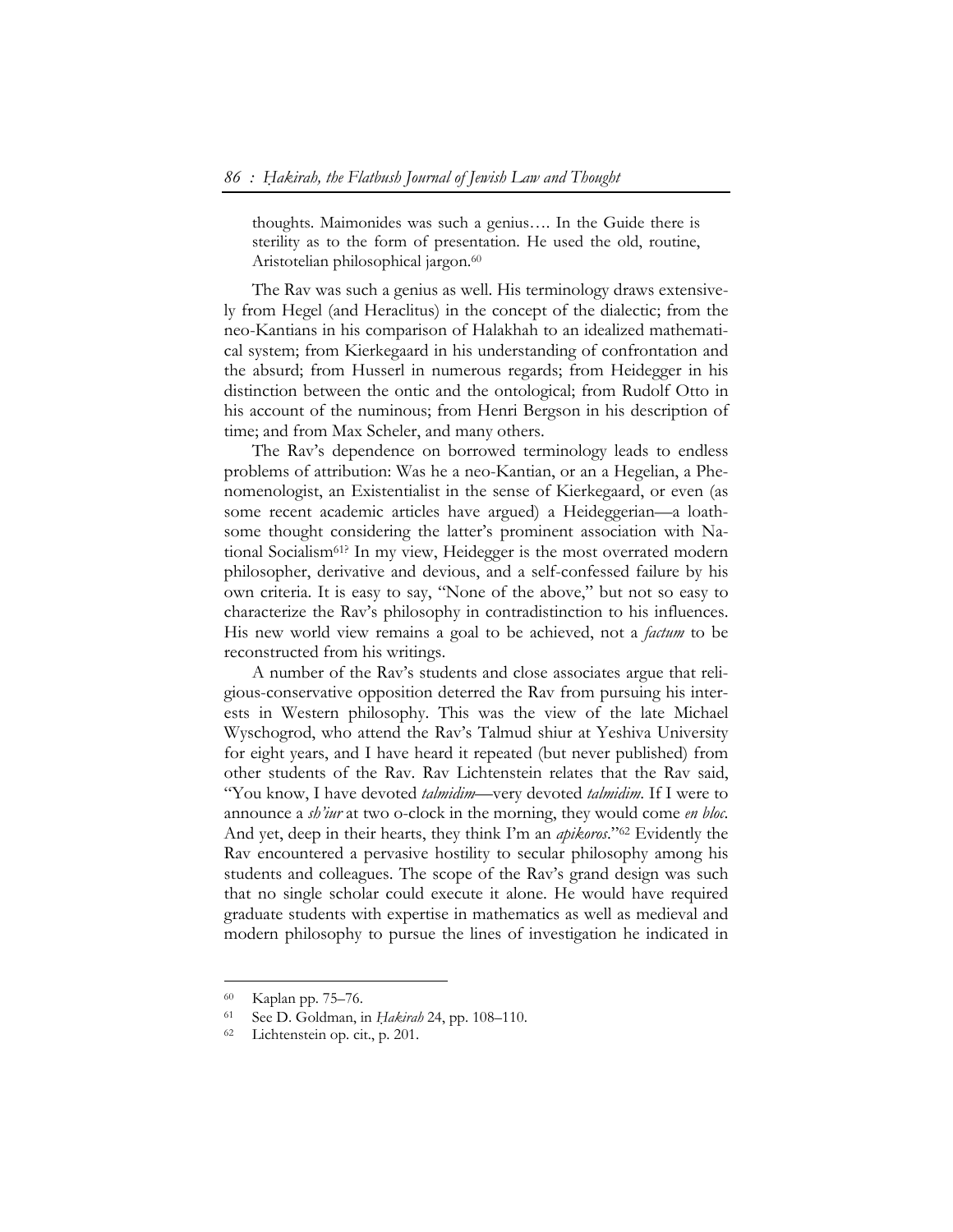the Genesis lectures. The remark reported by R. Lichtenstein suggests that his students were unwilling to engage with *apikoros* philosophy.

The fact that R. Soloveitchik was unable to realize his grand design does not in any way imply that he was wrong to attempt it. The most important part of his bequest to us is an uncompleted task. He envisioned a Judaism in which scientific understanding strengthened tradition, and Torah insights inspired science, where the duties of the heart and the obligations of the mind cleave together in the personality of halakhic man. It is not our duty to complete the work, but neither are we at liberty to neglect it.

There are several areas of investigation that we have in fact neglected.

The first is the position of Torah with respect to the state of Western philosophy itself. The JSTOR database lists seventy-two scholarly articles that mention R. Soloveitchik along with the search term "neo-Kantian." There is only one that mentions the Rav together with Gödel: a 1999 review of Moshe Koppel's book *Meta-Halakhah*. 63 Like certain Hasidim, we worship, figuratively speaking, at the Rav's tomb, instead of continuing his life's work. As noted earlier, the Rav offered withering criticism of the neo-Kantians in his dissertation and throughout his later writings, and—starting with his dissertation—sought a more productive line of inquiry in Hegel and Husserl. Neo-Kantianism in retrospect was a long and sterile detour, a slumber from which critical philosophy was awakened by the mathematical advances of the 19th century.

Husserl, a doctoral student of Weierstrass, proposed to repair Kant's theory in order to preserve his broader premise. That was Gödel's understanding of Husserl.64 What is the significance for Torah Judaism of the crisis in mathematical philosophy that began with the publication of Gödel's Incompleteness Theora in 1931, and deepened with his and Paul Cohen's work on the Continuum Hypothesis? R. Soloveitchik assigned high importance to these foundational issues, and the most productive path may be to engage the new antinomies of logical philosophy.

Another area of investigation is the cross-fertilization of Kabbalah and Western philosophy. There is an enormous scholarly literature on Kabbalah, but little clarity. R. Soloveitchik may or may not have overestimated the originality of Asher Crescas or Solomon ibn Gabirol. Some recent scholarship, though, gives us strong reason to believe that Kabbalah had an important influence on the great turn in Western thought that

<sup>63</sup> R. Klapper, (1999), *Tradition: A Journal of Orthodox Jewish Thought*, 33(4), 70–80. Retrieved July 10, 2020, from www.jstor.org/stable/23262261. 64 *Kurt Gödel, Collected Works* Vol. 3, p. 376 et. Seq.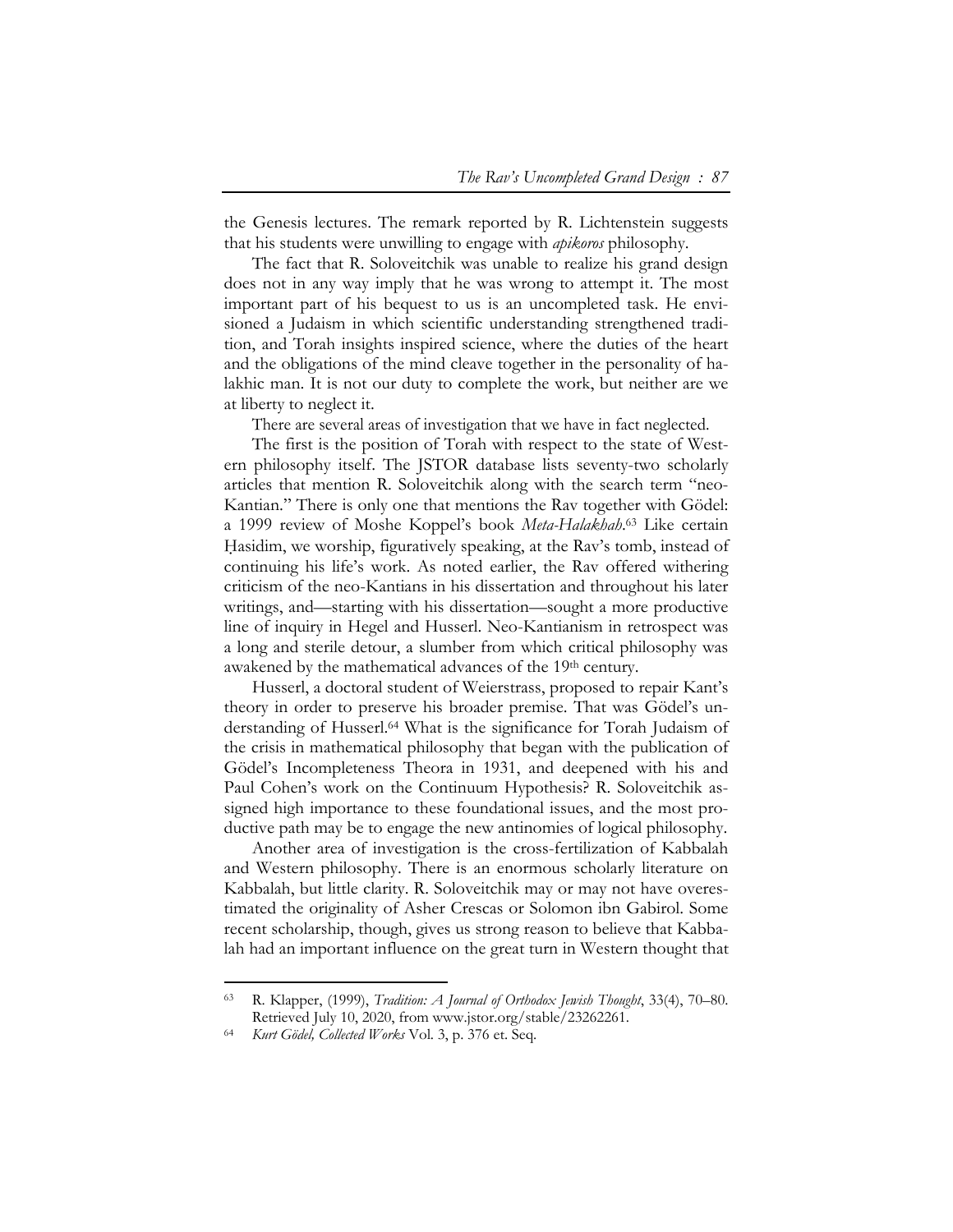began with the 15<sup>th</sup>ncentury Renaissance and produced the scientific revolution of the 17<sup>th</sup> century. <sup>65</sup> Western thought may be more "Jewish" than we suspect; by the same token, elements of Kabbalah may have drawn on Western sources; for example, R. Isaac Luria's concept of *tzimtzum* (see note 30 above) bears more than a superficial resemblance to Nicolas of Cusa's *contractio* in *Docta Ignorantia* (1440).<sup>66</sup> Cusa made important contributions to the discovery of the calculus.<sup>67</sup>

More than anything else, we must assert the centrality of Torah in every engagement with Western thought. Hegel's quest for the Absolute, like Schiller's pursuit of beauty, produced at its best a refined aesthetic culture. Kant's attempt to derive ethics from reason produced a brittle set of standards that Nietzsche was right to ridicule, in the voice of the madman in the marketplace (in *Thus Spake Zarathustra*) who declared, "God is dead. We have killed him." Neither the ethics nor the aesthetics of German philosophy impeded Germany's descent into pagan horror, and Husserl's subjectivity, as the Rav observed, incubated Heidegger and

<sup>65</sup> See for example Alison Coudert, *Leibniz and the Kabbalah* (Springer 2013). Coudert quotes a 1706 letter from Leibniz to Foucher de Careil: "It is utterly true that Spinoza abused the Cabala of the Hebrews. And a certain person, who converted to Judaism and called himself Moses Germanus, followed his perverse opinions, as is shown in a refutation in German by Dr. Wachter, who knew him. But perhaps the Hebrews themselves and other ancient authors, especially in the East understand the proper meaning. Indeed, Spinoza formulated his monstrous doctrine from a combination of the Cabala and Cartesianism, corrupted to the extreme. He did not understand the true nature of monads." See also Efron, Noah J. "Jewish Thought and Scientific Discovery in Early Modern Europe." *Journal of the History of Ideas*, vol. 58, no. 4, 1997, pp. 719–732; Coudert, Allison P. Shofar, vol. 18, no. 3, 2000, pp. 154–155; Copenhaver, Brian P. "Lefevre D'Etaples, Symphorien Champier, and the Secret Names of God." *Journal of the Warburg and Courtauld Institutes*, vol. 40, 1977, pp. 189–211. 66 See for example Hans Blumenberg, *The Legitimacy of the Modern Age* (MIT Press,

<sup>1985),</sup> p. 661 n. 95. Blumenberg writes of "the 'restriction' that the Cusan conceives the Infinite and Indefinite as undergoing, in order to become a universe, a *maximum contractum* that, although it is an 'everything,' a universe, still only represents a *possibilitas contracta* with its *gradus contractionis*; the *posse fieri contractum ad id quod fit* (*De venatione sapientiae* 38, 114; also see *De docta ignorantia* II 4–8). A century later the concept of *contractio* recurs in the 'Zimzum' of the Kabbalist Isaac Luria, the self-restriction of God in which 'of His own accord he draws Himself into Himself' and thus makes it possible for something to exist that is not Himself." The possibility that the pivotal idea of the Lurian Kabbalah was first enunciated by a Christian philosopher is balanced by the fact that Cusa himself was influenced by Kabbalah.<br><sup>67</sup> Boyer op. cit. pp. 91–93.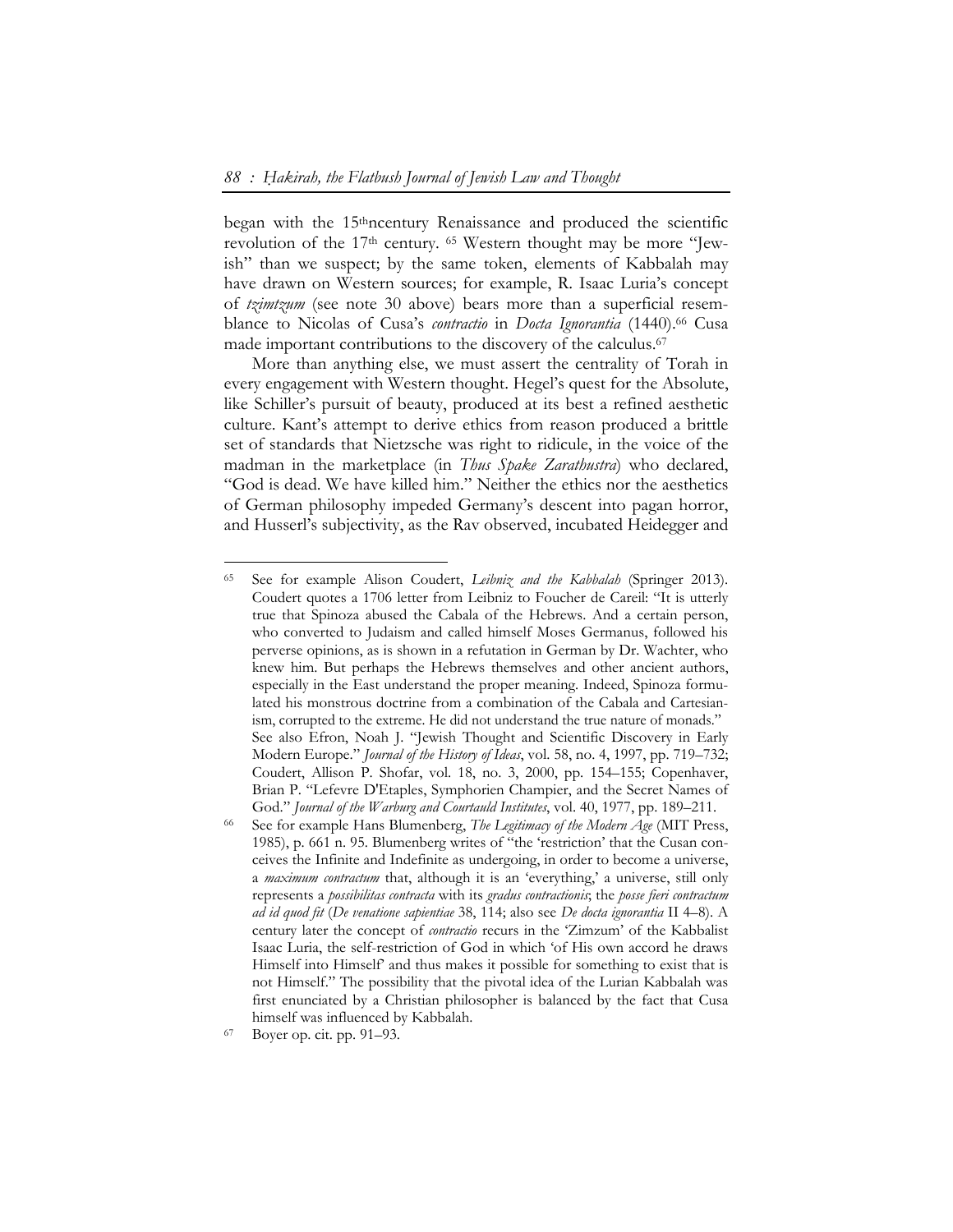his ilk. Jewish institutions should not take Western philosophy at face value (apart from training in logic, which strictly speaking is a branch of mathematics). The curriculum should focus rather on continuing problems in Western philosophy, which solves one riddle only to raise another.

R. Soloveitchik, I noted at the beginning, proposed a philosophy of ethical action rather than passive contemplation; that is the *pshat* of his declaration that a new world view awaits formulation out of the sources of *Halakha*. In several discussions of the nature of Jewish time, the Rav set forth what such a philosophy must accomplish. Through the performance of *mitzvoth*, Jews recreate the Exodus and *Matan Torah*, and anticipate the Messianic Era. The Rav's explication of Jewish time provides pointers toward a distinctly Jewish philosophy. But this is not yet a fully realized world view with its own terminology, its own critique of past philosophy, and its own accounting of the natural universe.

It may be helpful to refer back to the example of Kant. As noted, none of the detailed apparatus of his system has survived subsequent criticism. His assertion that space and time are *a priori* forms of intuition crashed against the discovery of geometries of more than three dimensions that have a distinct reality in science (as in Einstein's space-time manifold). "The development of non-Euclidean geometry refuted Kant's 'transcendental aesthetics' completely," the Rav observed.68 Nonetheless he believed that Kant's effort to integrate empirical experience and a priori judgments was fundamentally sound, as noted above. Kurt Gödel agreed. He suggested that Euclidean space and Newtonian time may condition our perception of a reality that is characterized by non-Euclidean extension and non-Newtonian temporality:

In the case of geometry, e.g., the fact that the physical bodies surrounding us move by the laws of a non-Euclidean geometry does not exclude in the last that we should have a Euclidean 'form of sense perception,' i.e., that we should possess an a priori representation of Euclidean space and be able to form images of outer objects only by projecting our sensations on this representation of space, so that, even if we were born in some strongly non-Euclidean world, we would nevertheless invariably imagine space to be Euclidean, but material objects to change their size and shape in a certain regular manner, when they move with respect to us or we with respect to them. Nor does the non-Euclidicity of physical

<sup>68</sup> *The Halakhic Mind*, p. 126, note 76.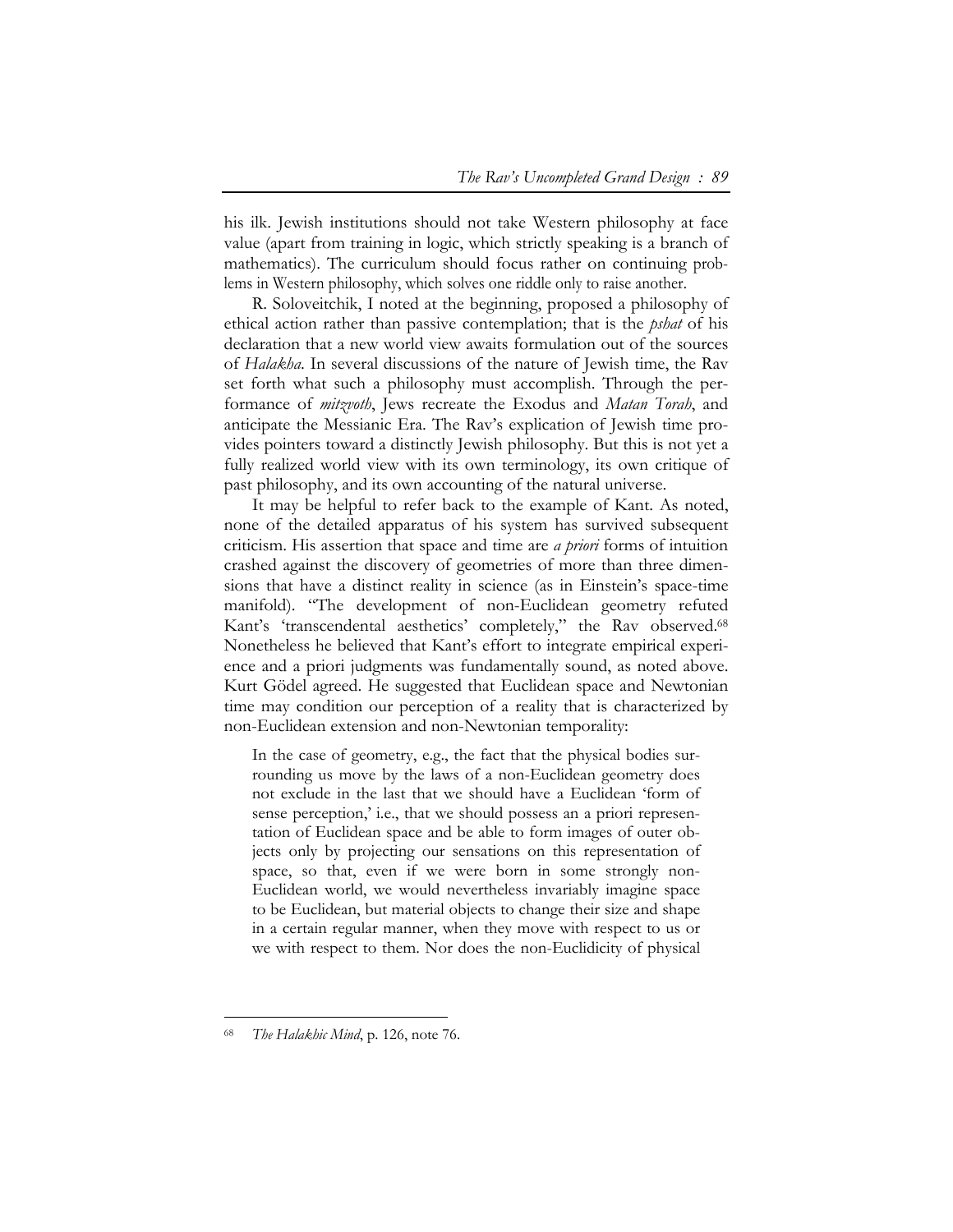geometry (defined by the behavior of rigid bodies) mean that this Euclidean pure intuition, if it exists, is simply wrong.<sup>69</sup>

Physics has demonstrated that natural phenomena follow non-Euclidean geometries, but, Gödel suggests, the forms of intuition by which we perceive them nonetheless may map onto an inborn Euclidean perception. He added that the question of whether we have an "innate (and therefore a priori) intuition of Euclidean space…has not yet been decided." I cite Gödel's remarkable comments to indicate how little philosophy knows about the interplay of reality and perception nearly a century and a half after Kant published his *Critique of Pure Reason*. Physics and philosophy have even less to say about the nature of time, Kant's other a priori form of intuition. In the framework of Special Relativity time is subjective, that is, in the mind of the observer. The equations of General Relativity, Gödel showed in a contribution to Einstein's Festschrift, can under special conditions produce a solution in which time runs in reverse. To Gödel, this proved that time itself is an illusion.70

If I may stretch an analogy, we might think of the *mitzvot* as the instruments by which we project past and future—*Matan Torah* and *Olam haBa*—into the Jewish present. Time is not experienced; rather, it is constituted by action directed by the ethical will. The reliving of the past and the anticipation of the future enrich every moment of Jewish life with an infinite density of time-experience. St. Augustine dismissed the moment as evanescent and insubstantial. By contrast, the moment constituted by the mitzvoth is rich with memory and expectation. The mitzvoth fuse the past and future in the Jewish present. To Augustine, time is a paradox and eternity is an abstraction; to Jews, time is a construct of infinite richness, and eternity is built into the moment that the mitzvoth made.

In the framework of Relativity theory, time is subjective; that is, in the perception of the observer. The equations of General Relativity, Gödel showed in a contribution to Einstein's Festschrift, can under special conditions produce a solution in which time runs in reverse. As noted, R. Soloveitchik had written of the reversal of time's arrow in *The Halakhic Mind*.

To Gödel, the clock-time of the Newtonian worldview is an illusion. But we knew this already. Something like this was said by the Psalmist 3,000 years ago: "For a thousand years in your sight are but as yesterday

<sup>&</sup>lt;sup>69</sup> Kurt Gödel, op. cit., p. 241.<br><sup>70</sup> See Palle Vourgrau *Gödel M* 

<sup>5</sup>ee Palle Yourgrau, *Gödel Meets Einstein: Time Travel in the Gödel Universe* (Open Court, 1999).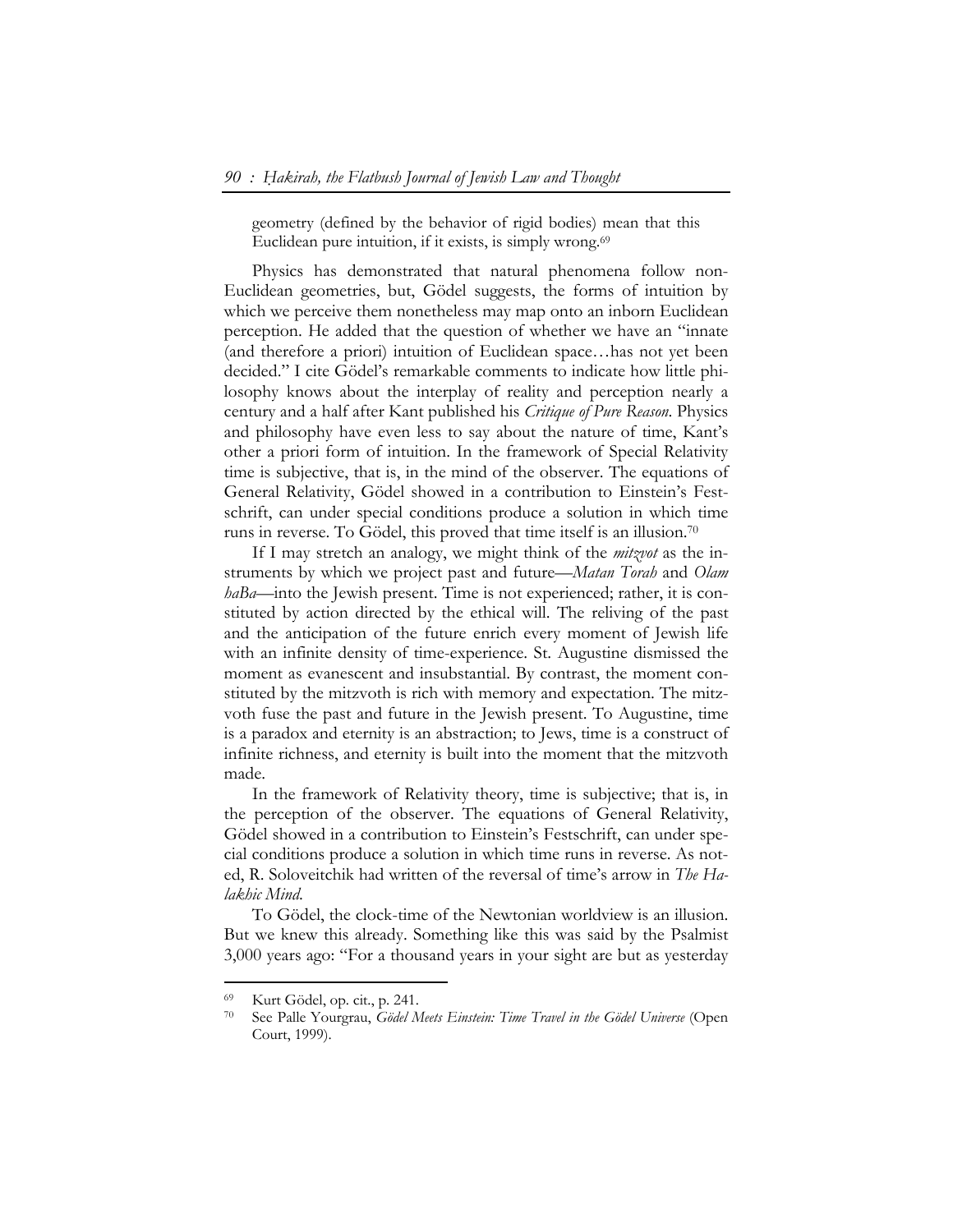when it is past, and as a watch in the night." Kohelet says (3:14–15), "I know that whatever God does, it shall be forever; nothing can be added to it, nor anything taken from it; and God does it, so that men should fear before him. That which is, already has been; and that which is to be has already been; and only God can find the fleeting moment."

Jewish time is no illusion; on the contrary, it a sign to the world set by God's intervention into human history. As Franz Rosenzweig said, "Revelation is the first thing to set its mark firmly into the middle of time; only after Revelation do we have an immovable Before and Afterward. Then there is a reckoning of time independent of the reckoner and the place of reckoning, valid for all the places of the world."

The Rav reminds us how much of Jewish practice is the constitution of Jewish time. The first mitzvah given to Moses before we left Egypt requires us to make a calendar in order to observe the Pesach. "The purpose of reading the Torah aloud in the synagogue," the Rav wrote, "is not solely to teach the congregation, but also to arrange an encounter with God, as experienced by our ancestors at Mount Sinai. Every act of reading from the Torah is a new giving of the Torah, a revival of the wondrous stand at the foot of the flaming mountain."

Without the irruption of the Creator God into human history, time must devolve into the subjectivity of Husserl and Heidegger. To Heidegger, time merely is the harbinger of death, and man in his despair responds by trying to grasp past and future in the ecstatic moment. The emotional side of the human character is dangerous without the discipline of scientific thinking, as the Rav wrote in The Halakhic Mind:

It is no mere coincidence that the most celebrated philosophers of the Third Reich were outstanding disciples of Husserl. Husserl's intuitionism (*Wesensschau*) which Husserl, a trained mathematician, strived to keep on the level of mathematical intuition, was transposed into emotional approaches to reality. When reason surrenders to dark, equivocal emotions, no dam in the world is able to stem the rising tide of the affective stream. The modern philosopher-mystic is a disguised apostle of Dionysus (Nietzsche's lifeaffirming God).71

What distinguishes the Rav's constitution of time from Heidegger's? Heidegger works backwards from death, while the Rav works forward from Creation. God's creation of time and the perpetual re-creation of Jewish time are inseparably bound together. The constitution of Jewish

<sup>71</sup> *The Halakhic Mind*, p. 53.